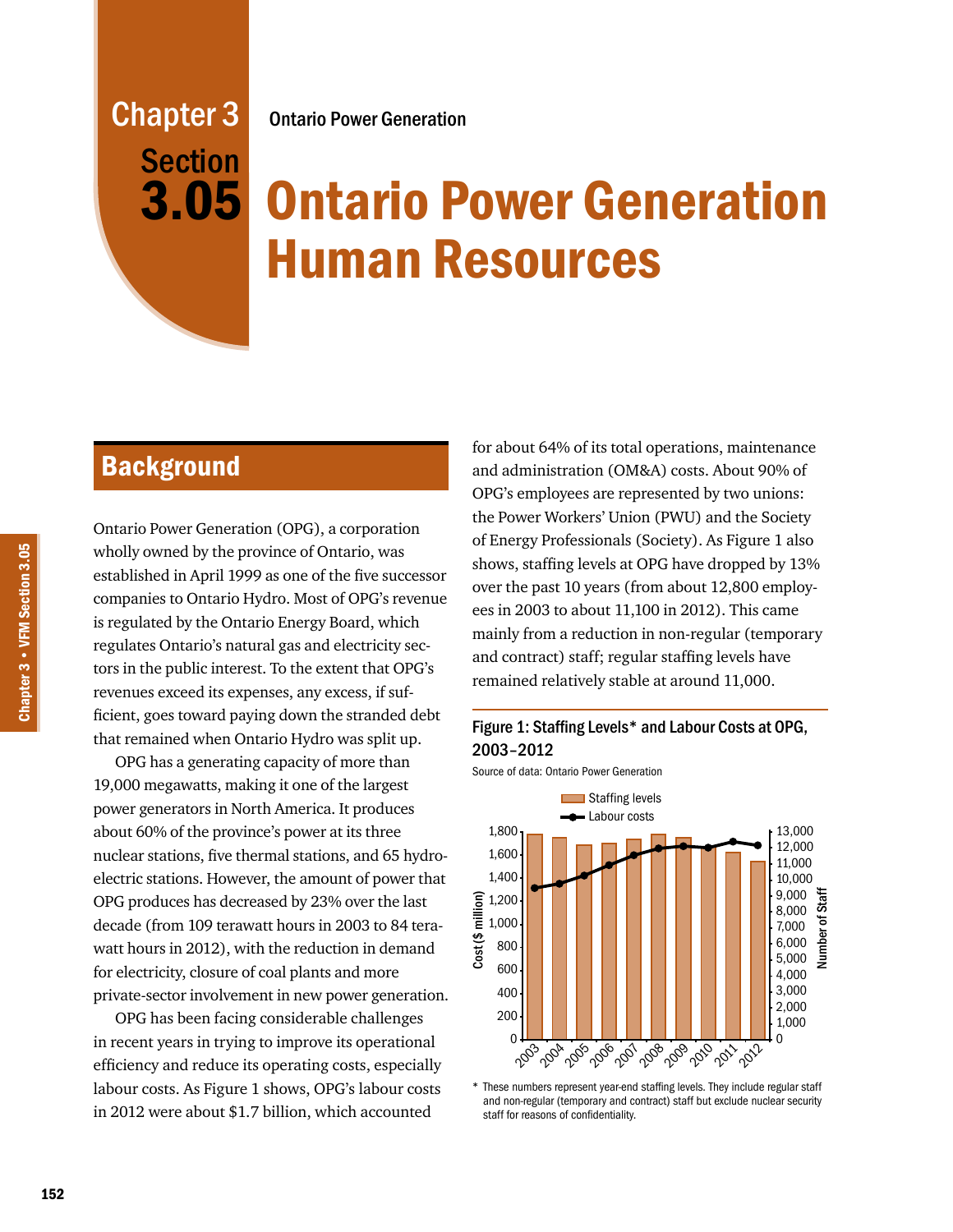# Audit Objective and Scope

The objective of our audit was to assess whether Ontario Power Generation (OPG) has adequate procedures and systems to:

• ensure that its human resources are acquired and managed with due regard for economy and efficiency, and in accordance with applicable policies, legislative requirements, contractual agreements and sound business practices; and

• measure and report on its results in this regard.

This objective along with our audit criteria were agreed to by senior management at OPG. In conducting our audit, we reviewed applicable policies, files and studies; analyzed data; and interviewed appropriate staff at OPG, the Ministry of Energy and the Ontario Energy Board. OPG had not conducted an employee engagement survey since 2009, so we conducted an anonymous survey of more than 800 non-unionized staff with a response rate of more than 80%. The objective of the survey was to identify common employee concerns about OPG's human resources practices. We did not survey unionized staff as OPG was in collective bargaining with one of the unions at the time of our audit work.

Most of our audit work took place at OPG's corporate office in Toronto, but we also visited power stations and regional offices at Pickering, Darlington, Kipling, Niagara Falls, Whitby and Ajax. As part of our cross-jurisdictional study of government-owned utility organizations in North America, we visited the Tennessee Valley Authority (TVA), whose organizational structure and operations are similar to those of OPG.

We reviewed the work of internal audit in the Ministry of Energy and OPG in planning our audit. We also engaged an independent consultant with expertise in human resources in the energy sector.

# **Summary**

Over the last decade, the amount of electricity OPG generates has been declining, mainly because of reduced demand, coal plant closures and more private-sector involvement in new power generation. Despite the declining demand, electricity prices have been rising in Ontario. Given that OPG still generates about 60% of Ontario's electricity, its operating costs have a significant impact on the cost of electricity, as well as on OPG's profitability, which in turn affects how quickly the legacy debt of the former Ontario Hydro can be paid off.

About two-thirds of OPG's operating costs are human resources-related. It is therefore critical that OPG's human resources expenditures be effectively managed. OPG's operational efficiency has been the subject of many internal and external reviews and studies. Most of these reviews have identified concerns over high staffing and compensation levels.

Recognizing these concerns, OPG initiated a Business Transformation project in 2010. Its target is to reduce staffing levels by 2,000 employees through attrition by 2015. Between January 2011 and the end of our audit fieldwork in April 2013, OPG had reduced its staff by about 1,200 employees. Although OPG projects that it will meet its target by the end of 2015, with the number of staff it needs to operate expected to drop by almost 50% by 2025, we believe it will continue to face significant challenges in making necessary adjustments.

OPG has started to make some progress in reducing its overall staffing levels and labour costs. However, we found several areas where its human resource management practices need further improvement if it is to achieve its Business Transformation objectives. In addition to high staffing and compensation levels, the areas that particularly concerned us were recruitment practices, performance management, succession planning, outsourcing arrangements, overtime usage, absenteeism and staff training. The respondents to our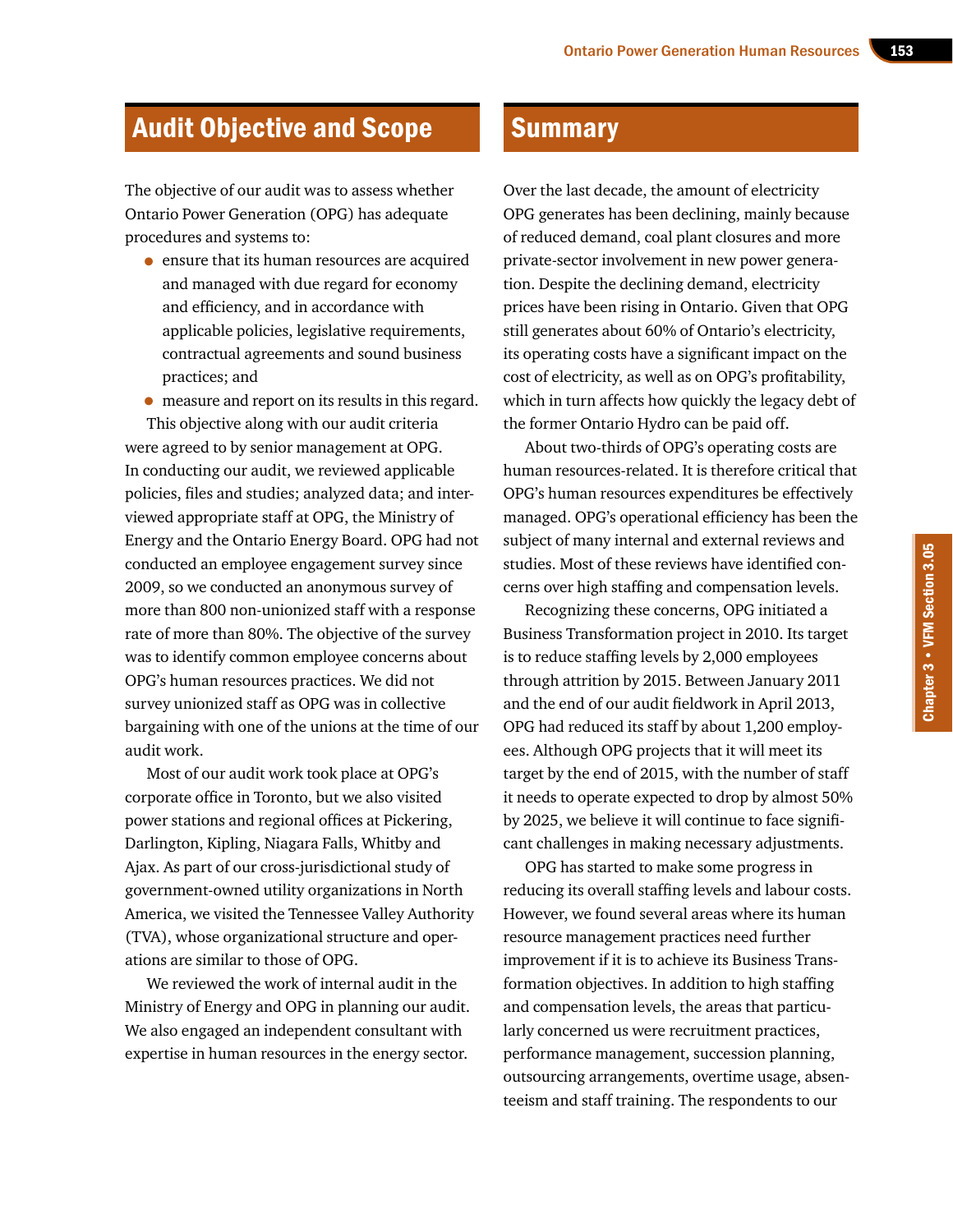anonymous survey of over 800 OPG staff echoed many of our concerns. Some of our key audit findings were as follows:

- OPG's overall staffing levels have gone down by 8.5% (from about 12,100 in 2005 to 11,100 in 2012), but the size of its executive and senior management group (directors, vice presidents and above) has increased by 58% (from 152 in 2005 to 238 in 2012). Many respondents to our survey questioned the rationale of reducing overall staffing levels while creating a "top-heavy" organization.
- OPG rehired some of its former employees, mainly for the purpose of identifying, grooming and training successors. Almost all were rehired shortly after leaving OPG. Some continued to receive significant amounts in allowances and Annual Incentive Plan (AIP) awards, and some had already drawn their pensions in single lump-sum payments upon leaving. Many respondents to our survey felt that this was an indication of knowledge transfer and succession planning at OPG not keeping pace with attrition and retirement.
- OPG has reduced staffing levels at its nuclear facilities since 2011. Even after cuts, one of the most overstaffed areas in 2013—facility maintenance, janitorial and custodial services—was still 170% (or 187 staff) above the industry benchmark based on data from other nuclear operators in North America. Some operational functions continue to be understaffed while their associated support functions continue to be significantly overstaffed. For example, in 2013 the staffing level for nuclear plant operations was 8% (or 51 staff) below the benchmark, while support staff for this area was 82% (or 143 staff) above the benchmark.
- Although OPG has adequate policies and procedures in place to govern its recruitment and security clearance processes, we identified areas of non-compliance:
- About 700 pairs or groups of OPG employees reside at the same address and are likely related. In some cases, OPG had no documentation to show whether family members of existing staff had been hired through the normal recruitment process. In other cases, family members were given jobs although they had not appeared on any interview shortlists following the prescreening processes.
- All OPG employees are required to obtain a security clearance and renew it every five years. However, more than 50% of the OPG staff in our sample, including senior staff with access to confidential nuclear information, either had never obtained security clearances or were working with expired clearances.
- We found a number of cases between 2005 and 2012 where the annual base salaries of non-unionized staff exceeded the maximum set out in the base salary schedule by more than \$100,000, and in one case in 2005 and 2006 by more than \$200,000. OPG told us that before 2010 it had treated the maximum as a guideline rather than a limit, and had approved and implemented salary increases before the 2010 pay freeze legislation.
- OPG gives Annual Incentive Plan (AIP) awards to all non-unionized employees. The awards can range from \$1,600 to about \$1.3 million, depending on the employee's job band, base salary level and the score achieved on a scale of "0" (lowest, with no award) through "4" (highest). Therefore, a senior executive in job band A, B or C, for example, would receive an award of 45% to 100% of his or her base salary for a score of "2," and 55% to 150% for a score of "3" or "4." On average, we found that from 2010 to 2012, 67% of executive and senior management staff received high scores ("3" or "4") while only 24% of staff in lower job bands achieved them. Many respondents to our survey felt that there was a lack of transparency in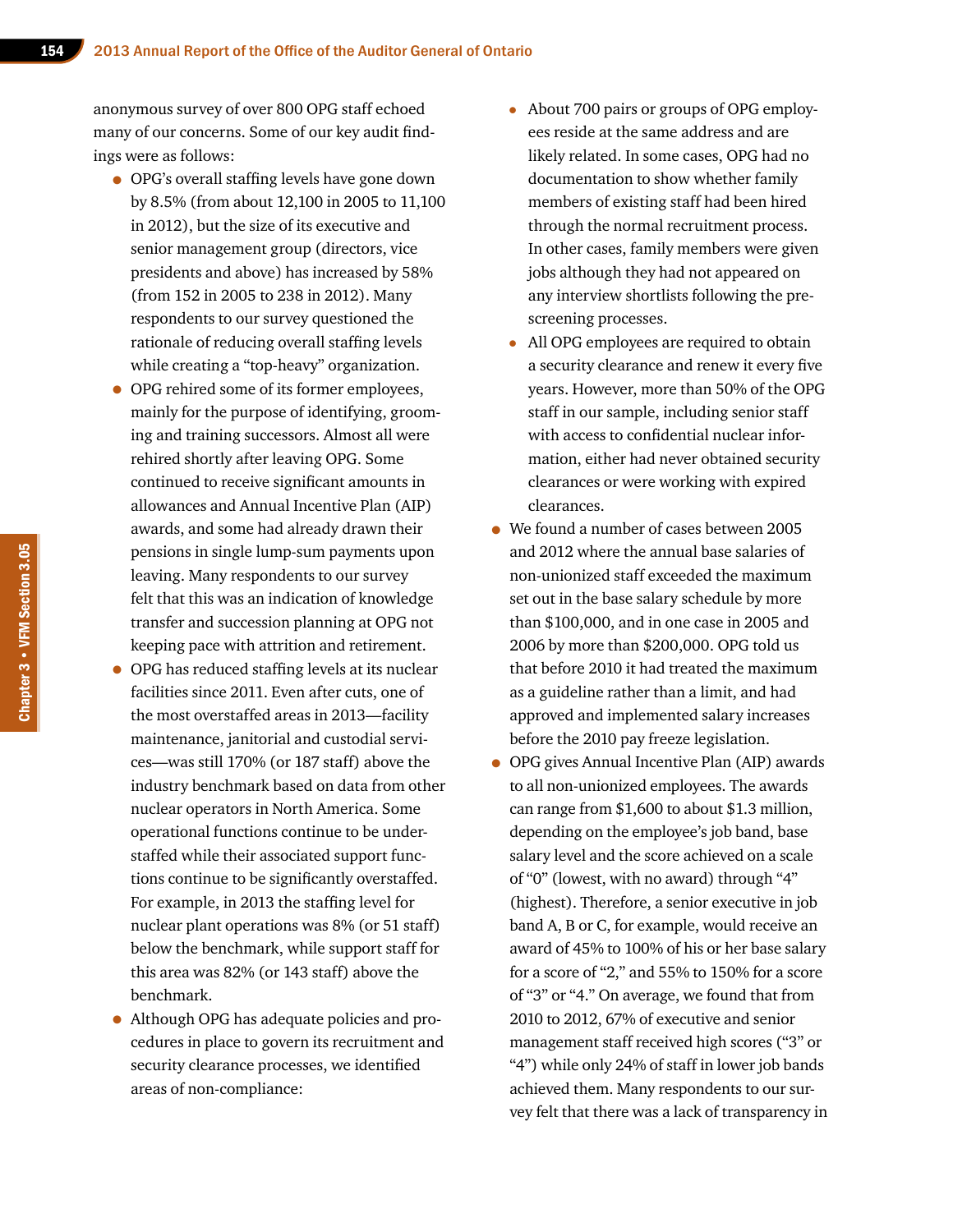scoring and that it has been in favour of staff in senior positions. We also found in our review a number of cases with limited documentation to support the score achieved.

- OPG engaged a consultant to conduct a compensation benchmarking study in 2012, which found that base salary, cash compensation and pension benefits for a significant proportion of staff were excessive compared to market data. Our analysis showed that total earnings were significantly higher at OPG than total earnings for comparable positions in the Ontario Public Service (OPS), and many of OPG's senior executives earn more than most deputy ministers.
- OPG has contributed disproportionately more to its pension plan than its employees have. Since 2005, the employer–employee contribution ratio at OPG has been around 4:1 to 5:1, significantly higher than the 1:1 ratio at OPS. OPG is also solely responsible for financing its pension deficit, which was about \$555 million in its latest actuarial valuation.
- OPG provides numerous employee benefits, such as relocation benefits and meal and travel allowances, some of which we found questionable. For example, an employee who transferred to another office received over \$392,000 in housing and moving allowances and related reimbursements from OPG, on top of the proceeds of \$354,000 from the sale of his old residence. Another employee who moved further away from his new work location received over \$80,000 in 2011 and 2012.
- OPG incurred losses on 95 of the 98 purchase guarantees it offered to employees whose properties had not sold within a 90-day listing period, resulting in a total loss of about \$2 million between January 2006 and April 2013.
- OPG has been outsourcing its IT services to the same private-sector vendor since 2001, when it conducted a competitive process and signed a 10-year, \$1‑billion contract with the vendor. Under this contract, OPG transferred

about 700 IT staff to the vendor. In 2009, OPG decided to end the contract early and renew it with the same vendor without competition for a term of six years and four months at \$635 million. In awarding a contract of this size on a single-source basis, OPG has not taken advantage of the benefits of open competition, which can help demonstrate fairness and accountability, ensure value for money, eliminate the risks associated with overreliance on a single supplier, and minimize the perception of conflict of interest.

- OPG's total overtime costs were about \$148 million in 2012. Although they have declined somewhat in recent years, the number of OPG employees earning more than \$50,000 in overtime pay has doubled since 2003, from about 260 to 520 in 2012. Planned outages have resulted in high overtime pay, especially for inspection and maintenance (I&M) technicians. During outages, I&M technicians who are regular day-workers are placed on different schedules and their normal base hours are shown as unpaid leaves while the hours they work are considered overtime and paid at a rate of 1.5 or 2 times their base pay. In 2012, the average overtime pay earned by OPG's 180 I&M technicians was more than \$66,000 each. The perception of many respondents to our survey was that poor planning and scheduling led to unnecessary overtime.
- OPG monitors its nuclear training on a regular basis, but it needs to act on previously identified ways to improve the quality of its training programs, and review the nature and timing of its mandatory training for staff in its hydro/ thermal unit.

# OVERALL ONTARIO POWER GENERATION RESPONSE

Ontario Power Generation (OPG) is committed to continuous improvement. We regularly benchmark against the performance of our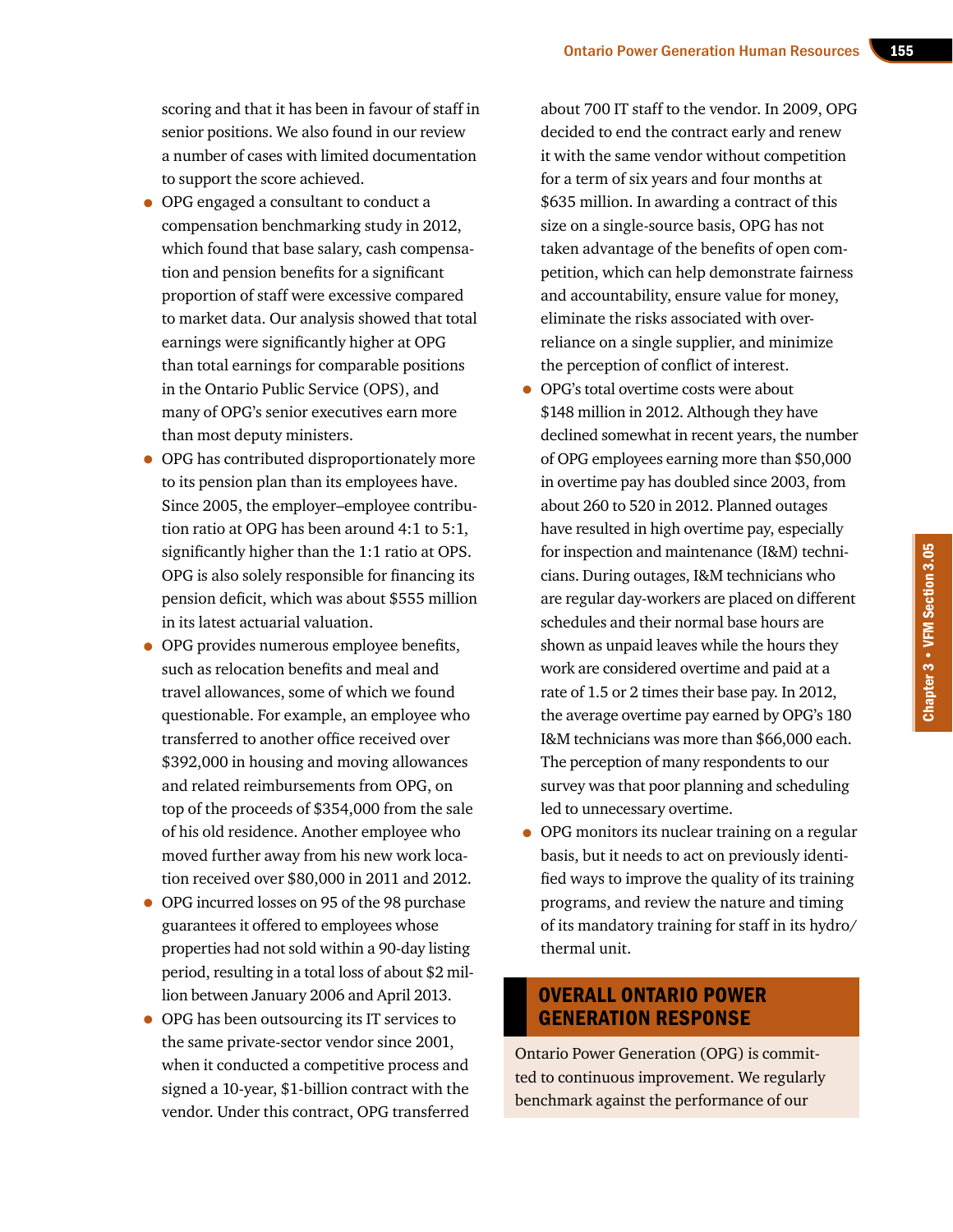peers and invite scrutiny to help us further improve. OPG welcomes the Auditor General's audit as an opportunity to strengthen our policies and implement recommended improvements.

To enable OPG to continue to be the lowestcost generator of electricity for Ontarians, a multi-year Business Transformation initiative was launched in 2010, with the specific objectives of reducing labour costs and creating a sustainable cost structure by implementing over 120 key improvement initiatives. OPG continues to moderate consumer electricity prices, as it currently produces 60% of Ontario's electricity at an average price that is 45% below the average price received by all other electricity generators in Ontario.

Our Business Transformation successes to date include:

- headcount reductions of 1,350 from January 2011 to August 2013 (a further reduction of 150 since April 2013), with a target of 2,000 over the 2011–15 period;
- a forecast productivity (production/headcount) improvement of 11% over 2011–15; and
- a significant decrease in the overall management compensation, and employee business travel and expenses, since 2008.

A review of OPG's cost-saving opportunities conducted by a consulting firm concluded that "OPG has employed a systematic and structured approach to developing a company-wide transformation plan."

The Auditor General conducted an employee survey and noted that the majority of the responses were favourable with some exceptions, recognizing that the survey was conducted during a period of significant reorganization when employees were experiencing uncertainty and stress.

We acknowledge that the findings of the Auditor General demonstrate a need to improve

diligence and further tighten controls in some areas of our company and our culture. OPG is committed to taking actions that will strengthen and further ensure that its human resources practices are managed with due regard for economy and efficiency, and in accordance with applicable legal requirements. OPG has a Code of Business Conduct policy and will follow up on any exceptions identified in the report. OPG will report to the Office of the Auditor General the actions taken to address the report's recommendations, as we did with respect to the Auditor General's 2006 audit of OPG's Acquisition of Goods and Services.

OPG will continue to pursue its Business Transformation initiatives to deliver value to its shareholder and Ontario ratepayers.

# Detailed Audit Findings

# STAFFING LEVELS AND RECRUITMENT

The Ontario Energy Board (OEB), which regulates the power produced by OPG's nuclear and major hydro stations, raised concerns about overstaffing at OPG in its March 2011 decision on OPG's rate application, stating that "although collective agreements may make it difficult to eliminate positions quickly, it is not reasonable to ratepayers to bear these additional costs in face of strong evidence that the positions are in excess of reasonable requirements." While OPG has started to reduce its staffing levels, given its projected decreases in the amount of energy it will produce, it will face significant challenges in further reducing its staffing levels in the coming years. We also found several areas for improvement in OPG's recruitment practices.

# Business Transformation

With the reduction of electricity demand, closure of coal plants and more private-sector involvement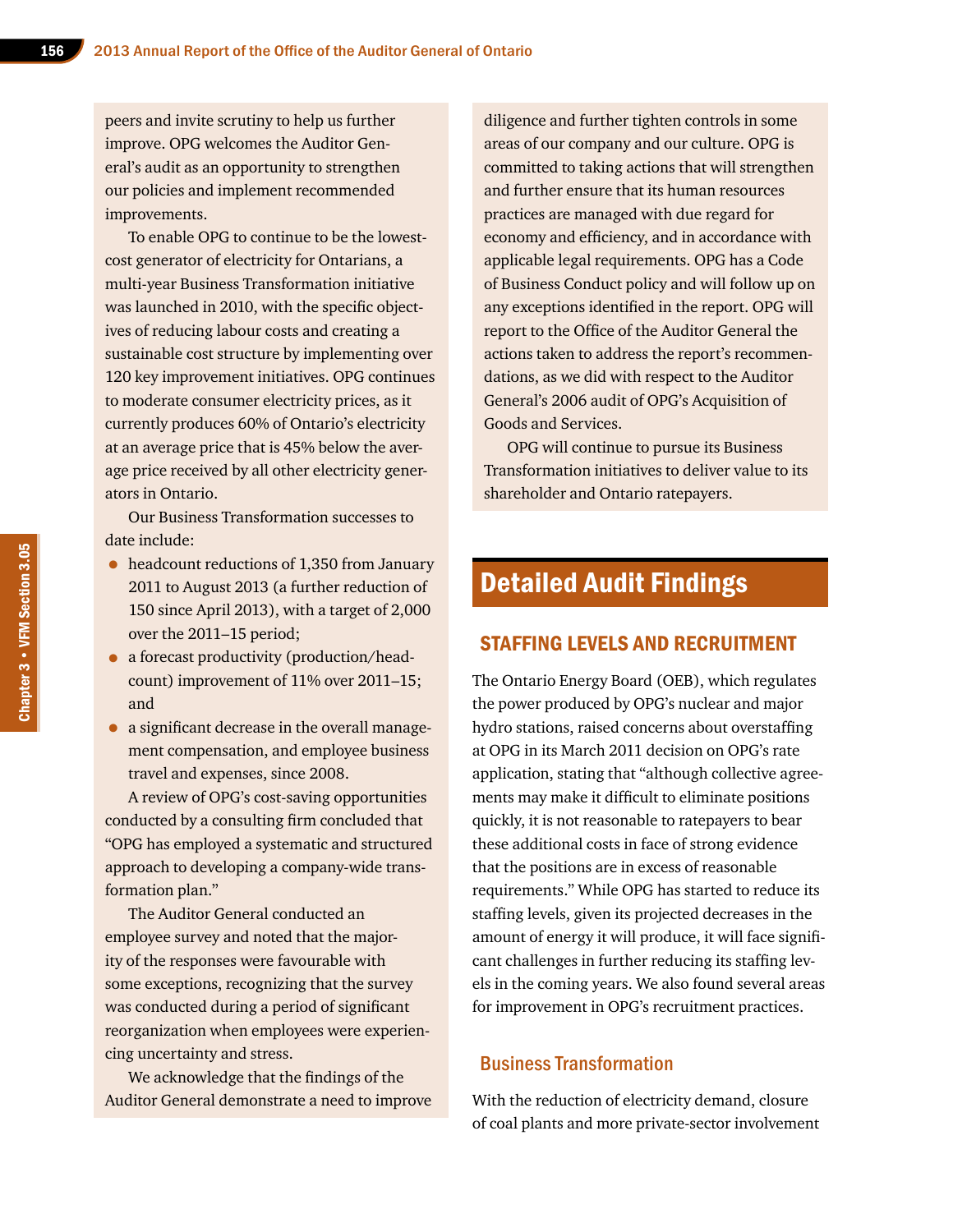in new power generation, the amount of electricity generated by OPG has been decreasing steadily. The decline has been sharpest over the past four years, dropping 22%, or from 108 terawatt hours in 2008 to 84 terawatt hours in 2012. Over the same period of time, the number of staff at OPG has decreased by 13%, from about 12,800 employees in 2008 to about 11,100 in 2012 (see Figure 2).

OPG's projections show that the amount of electricity it needs to produce will continue to decrease (see Figure 3). Therefore, the number of staff needed to operate, maintain and support its business activities is expected to drop significantly from 2013 to 2025—by close to 50%. As a result, OPG will need only about 5,400–7,000 staff by 2025. In response to these projections, OPG has initiated a Business Transformation project that is expected to reduce its staffing levels through organizational restructuring over a five-year period (2011–15) and save about \$700 million. OPG's target is to reduce the number of its staff by 2,000, going from 11,640 in January 2011 to 9,640 by December 2015.

At the end of our audit fieldwork in April 2013, OPG had about 10,400 staff—a reduction of about 1,200 since January 2011. OPG projected that at its current rate of reducing staff it would meet its staff

### Figure 2: Electricity Generation and Staffing Levels\* at OPG, 2003–2012



\* These numbers represent year-end staffing levels. They include regular staff and non-regular (temporary and contract) staff but exclude nuclear security staff for reasons of confidentiality.

reduction target by the end of 2015. Beyond 2015, OPG plans to make further organizational changes and assess whether it needs to reduce staffing levels by a further 500 employees as part of its 2016 business planning.

To avoid having to offer staff costly severance packages, the reductions are to take place through attrition (gradually reducing staff through retirement or resignation) and redeployment (relocating staff to areas where they are required) rather than layoffs. OPG informed us that it decided not to lay off staff en masse because a large number of staff are eligible to retire between 2011 and 2015 and because layoffs would pose difficulties in a unionized environment. For example, the collective agreements in place not only give first refusal for voluntary job termination by seniority, they also provide a displacement right that allows a senior staff member to take over the job of a junior staff member instead of being laid off. If unionized staff exercised those rights, OPG would bear severance costs for junior staff as well as relocation and retraining costs for senior staff. In addition, with many people eligible to retire, staff might stay to take advantage of severance packages equivalent to a maximum of 24 months' salary in the event of a layoff announcement. This would curtail the rate of staff leaving through attrition.

OPG told us that to achieve its staff reduction target and sustain its operations with fewer staff, it has introduced 120 initiatives to improve efficiency and eliminate unnecessary work. OPG also informed us that there is no direct correlation between specific initiatives and attrition—the positions vacated will not match up exactly to the areas in which work has been eliminated.

Although OPG informed us that staff who leave through attrition do not receive packages, we noted that its staff reduction in recent years has still cost a significant amount. There has been a fourfold increase in total severance and termination costs (from about \$4 million in 2009 to about \$17 million in 2012). The two key components of these costs are retirement bonuses (equivalent to one month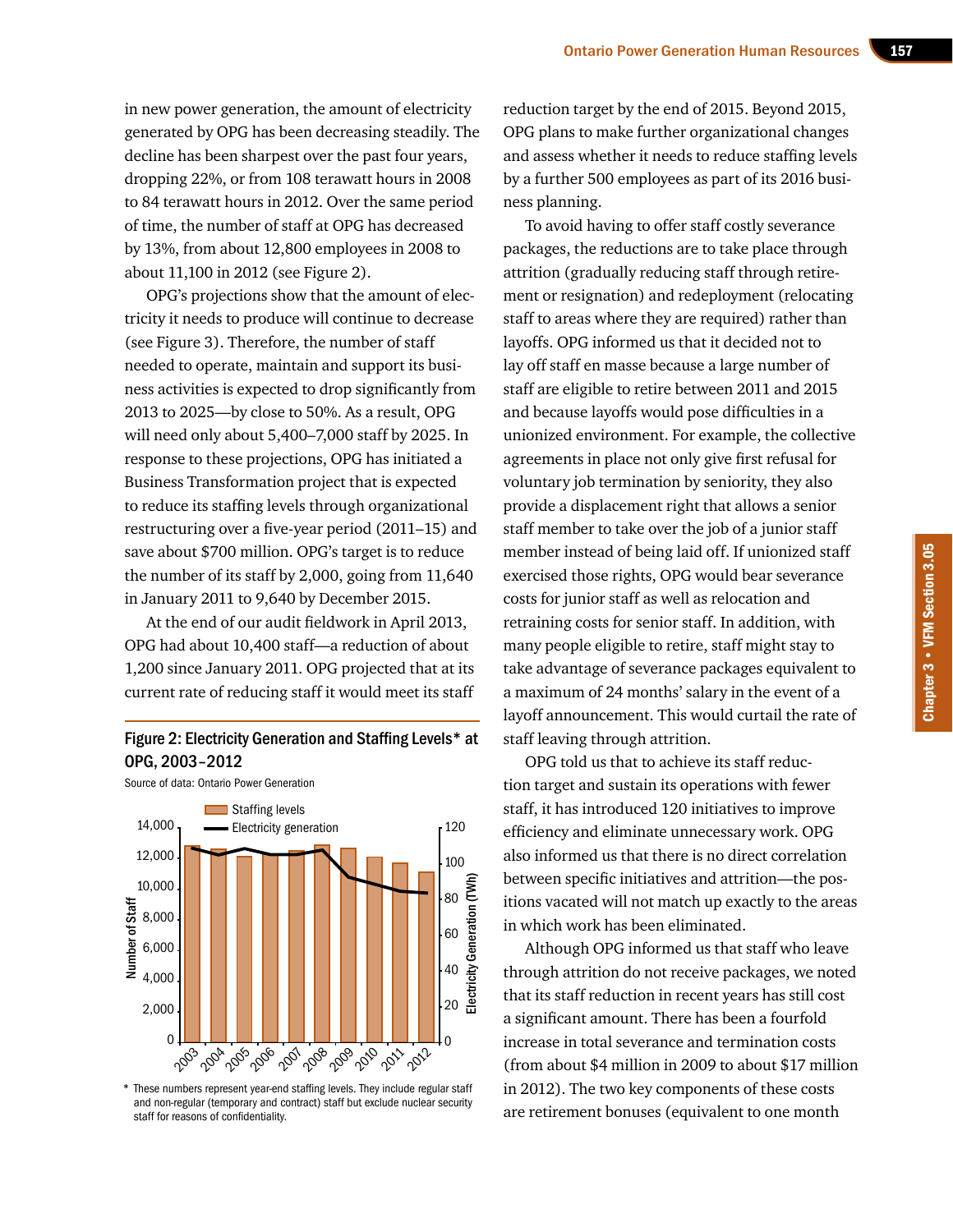#### Figure 3: Projected Electricity Generation\* and OPG Staffing Levels, 2013–2025

Source of data: Ontario Power Generation



\* Projections were prepared by OPG at the end of 2010. Both scenarios assume that all coal production will cease by 2014, that the Darlington refurbishment will begin in 2016 and that hydroelectric projects will proceed as planned. Variations between the scenarios relate to the timing of the nuclear new build, the length of time the Pickering nuclear facility will remain in operation, and the number of thermal units being converted to biomass or gas.

of base pay for unionized staff and three months of base pay for non-unionized staff) and severance pay, which employees negotiate with management along with input from the legal department. In addition, under the *Pension Benefits Act*, employees can choose to receive their pensions in one lump sum as long as they are eligible for early retirement or they resign before age 55. Our review noted that some employees who received lump-sum payouts were rehired by OPG shortly after they retired or resigned (see the section on Rehiring Former Employees as Temporary or Contract Staff).

Respondents to our employee engagement survey generally felt the intention of Business Transformation was valid but raised some concerns about its execution, for example:

- Business Transformation came too late—it should have started much sooner for the financial health of OPG.
- It has been under way for two years but limited practical changes have been made.
- It has put too much focus on staff reduction and not paid enough attention to developing a succession plan, deploying the right people to the right places and reducing workloads.
- The collective agreements and the "culture of entitlement" among staff have restricted OPG from making many changes through Business Transformation.
- There was no consultation to obtain input from all staff before Business Transformation was rolled out, and there has been a lack of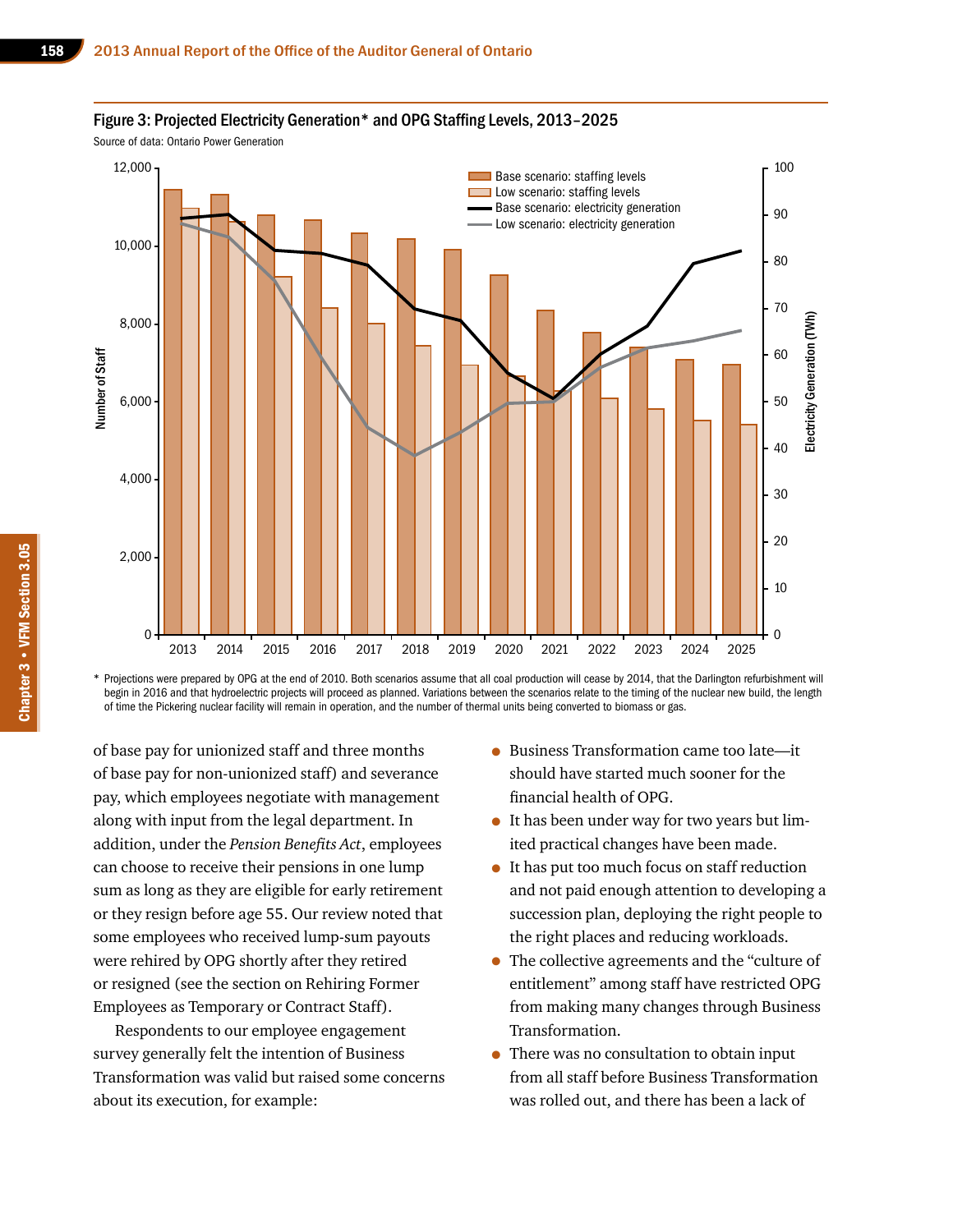meaningful, informative and effective communication to employees about Business Transformation since rollout.

• "Working in silos" has led to a lack of engagement, commitment and buy-in from OPG employees in response to Business Transformation.

# Staffing Levels for Executives and Senior Management

In the rate application it submitted to the OEB in 2007, OPG indicated that it had made changes since 2004 "to signal a return to a more public-sector employment situation." One of these changes was reducing the number of executives at OPG. However, we noted that this has not been the case in recent years.

Despite the overall reduction OPG has recently made to its staffing levels, the size of its executive and senior management group (directors, vice presidents and above) has moved in the opposite direction. Figure 4 shows the overall number of staff has decreased from about 12,800 in 2003 to

Figure 4: Number of Staff\* vs. Number of Executives and Senior Management Staff at OPG, 2003–2012 Source of data: Ontario Power Generation



\* These numbers represent year-end staffing levels. They include regular and non-regular (temporary and contract) staff but exclude nuclear security staff for reasons of confidentiality.

12,100 in 2005 and 11,100 in 2012, a reduction of 8.5% since 2005. However, the number of executives and members of senior management dropped initially from 173 in 2003 to 152 in 2005 but went up again to 238 by 2012, an increase of 58% since 2005. Specifically:

- The number of executives (vice presidents and above) dropped from 70 in 2003 to 54 in 2005 but increased to 94 by 2012—an increase of 74% since 2005.
- The number of senior management staff (directors and equivalent) decreased from 103 in 2003 to 98 in 2005 but increased to 144 by 2012—an increase of 47% since 2005.
- The most obvious jump occurred in 2012, during Business Transformation. Nine vice presidents and 21 directors left OPG that year, but 17 employees were promoted to VPs and 50 to directors, indicating that many of the promotions were for newly created positions rather than to fill vacant positions. OPG informed us that the new positions were part of Business Transformation and for nuclear refurbishment.

We also found that the number of vice presidents and directors with no specific titles or job descriptions has increased considerably, from 12 in 2005 to 40 in 2012. OPG explained that some employees were not assigned specific titles or portfolios because they were working on special projects without job descriptions, or their job descriptions were still being written.

Many of the respondents to our survey questioned the rationality of reducing overall staffing levels while creating a "top-heavy" organization. They felt that the only visible change brought about by Business Transformation was numerous promotions to expand the size of the executive and senior management group. They also felt that promotions had been made hastily with no transparent selection process and had been communicated poorly, creating ill feeling and mistrust among employees.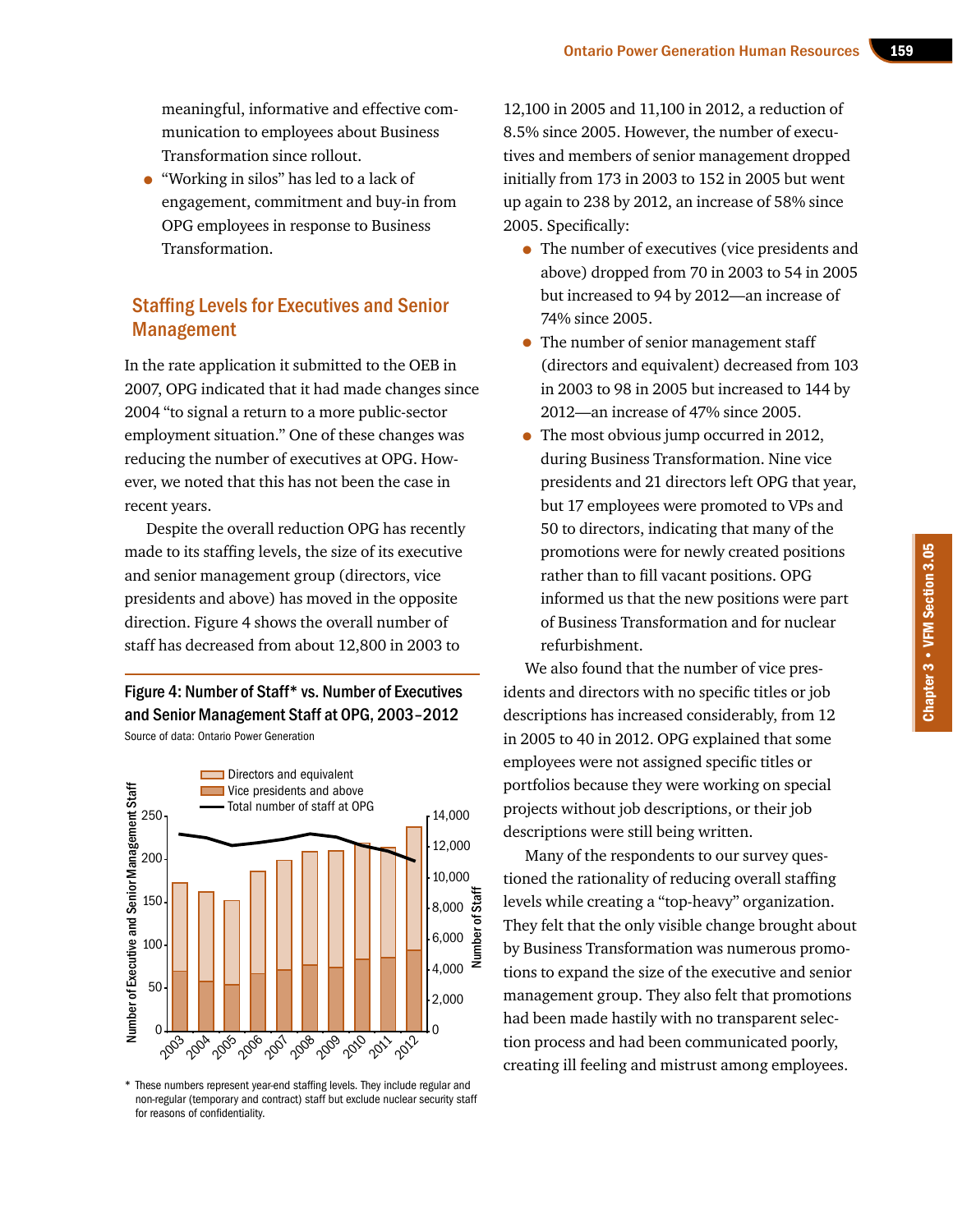# Benchmarking of Staffing Levels at Nuclear **Facilities**

OPG has been under increasing scrutiny from the OEB to demonstrate that its operations are in line with those of other nuclear stations across Canada and in the United States. In its March 2011 decision, the OEB directed OPG to submit in its next rate application a study comparing staffing levels at its nuclear facilities with industry benchmark data from other nuclear operators in North America.

OPG engaged a consultant who produced two reports for OPG's management to measure and report on whether OPG's nuclear staffing level was in line with comparable organizations. The first, issued in February 2012, noted that OPG's nuclear staffing level was 17% (or 866 employees) higher than the benchmark in 2011, with 23 overstaffed areas and 14 understaffed areas. OPG informed us

that it has since adjusted its staff reduction target to address the imbalances. In the second report, issued on the last day of our audit fieldwork in April 2013, the consultant found that OPG's nuclear staffing level was 8% (or 430 employees) above the benchmark, with 23 overstaffed areas and 16 understaffed areas.

Figure 5 shows selected functional areas identified as over- or understaffed in the two studies. Both benchmarking studies found that the overstaffed areas related mainly to support functions (for example, general maintenance, administrative support and human resources) while the understaffed areas related mainly to operational functions (for example, maintenance/construction, plant operations, engineering, emergency planning and safety). We noted that several operational functions were understaffed while their

Figure 5: Selected Areas Identified as Overstaffed/Understaffed at OPG by Nuclear Benchmarking Studies Source of data: Ontario Power Generation



1. "Facilities" refers to general maintenance and custodial services, such as cleaning and changing light bulbs.

2. "HP" is an acronym for health physics, the physics of radiation protection.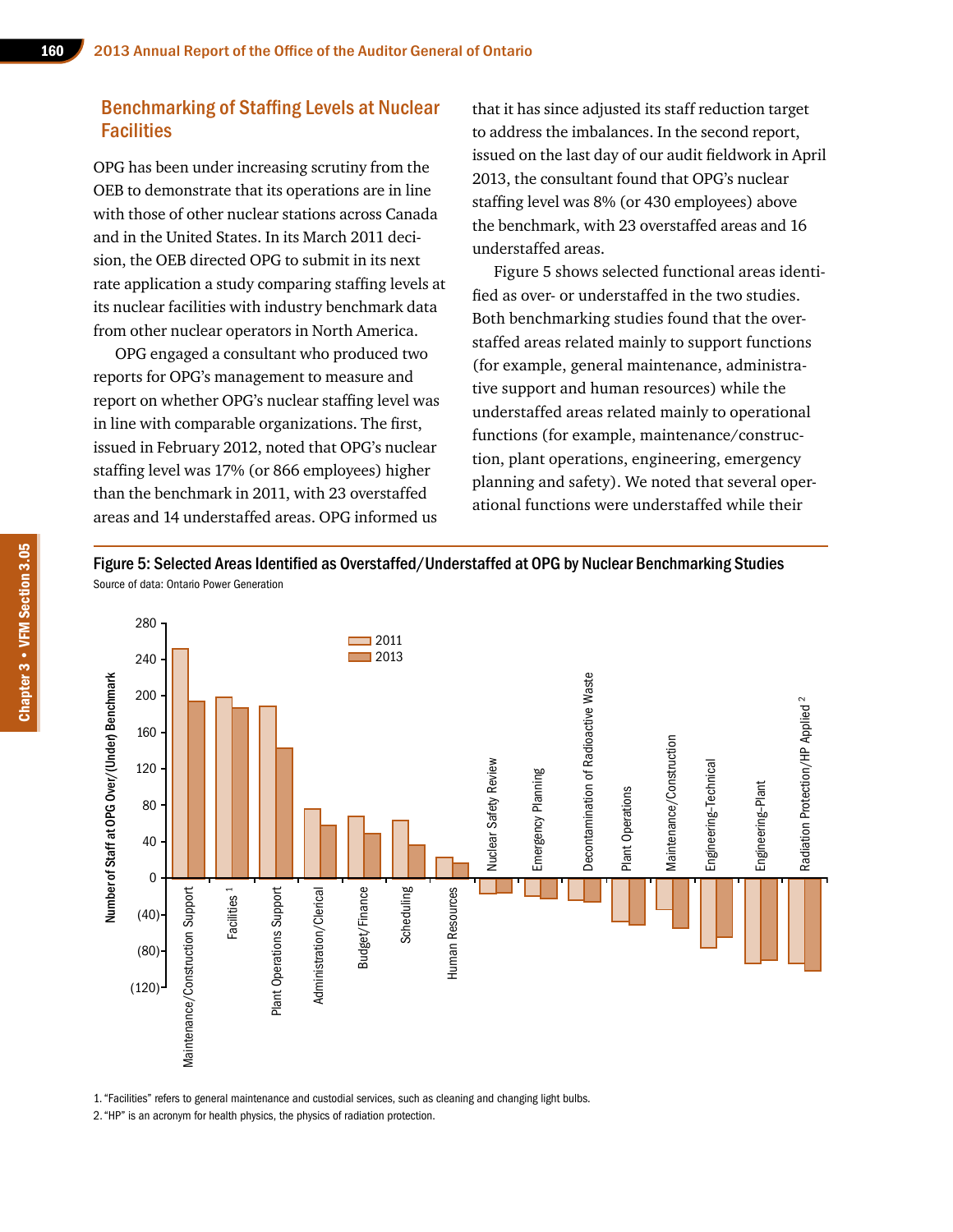associated support functions were overstaffed. For example, in 2013, Maintenance/Construction was 6% (or 55 staff) under the benchmark, but Maintenance/Construction Support was 78% (or 194 staff) above it. Similarly, Plant Operations was 8% (or 51 staff) below the benchmark while Plant Operations Support was 82% (or 143 staff) over the benchmark in 2013. A similar pattern was shown in 2011.

One of the most overstaffed areas, Facilities (general maintenance, janitorial and custodial services), has improved only slightly. It went from being 173% (or 199 staff) above the benchmark in 2011 to 170% (or 187 staff) above it in 2013. Other key understaffed areas have shown limited or no improvement. For example, staffing levels in the Engineering–Technical and Engineering–Plant areas remained almost unchanged in 2013, still about 30% below the benchmark.

#### Recruitment Practices and Requirements

Although we found that OPG had adequate policies and procedures in place to govern its recruitment practices, it did not always follow them. We found non-compliance in several areas.

#### Hiring Process

We identified about 700 pairs or groups of OPG employees (about 1,400 staff, or more than 10% of OPG employees) who resided at the same address, indicating that they were most likely family members. OPG has no policy prohibiting the hiring of family members so long as proper recruitment practices are followed: family members of the prospective employee cannot be involved in the hiring decision and family members should not be in reporting relationships with one another. We reviewed the personnel files for a sample of 20 pairs or groups and found that it was not evident whether proper recruitment processes had been followed for half the employees in the sample. Specifically:

- Four of the employees were offered jobs although their names had never appeared on interview shortlists following the prescreening process.
- Another four employees had no documents in their files to show whether they had been hired under the normal recruitment process.
- Two other employees had been hired as temporary staff based on referrals without going through the normal recruitment process and were later offered permanent jobs on the basis of their temporary work experience.

#### Security Clearance Requirement

All employees are required to obtain security clearances before commencing work with OPG and must renew them every five years. There are three types of security clearance:

- 1. **Standard**: A Criminal Record Name Check (CRNC) must be completed for staff from hydro/thermal and corporate support units, as well as contractors working in nuclear units for a specific timeframe but with no access to protected areas or nuclear information.
- 2. **Site Access**: In addition to a CRNC, a Canadian Security Intelligence Service check and verification of employment and education must be completed for staff from nuclear units as well as for some other employees with access to nuclear information.
- 3. **Level II (Secret)**: All the checks in a site access clearance plus a financial credit check must be completed for staff with access to information classified as "secret" by the federal government.

We reviewed security clearances initiated by OPG during a five-year period, from January 2008 to December 2012, and noted the following:

• Aside from the Chair and the CEO, none of the members of OPG's Board of Directors had obtained security clearances even though they had access to confidential information. OPG indicated that it was in the process of obtaining security clearances for them.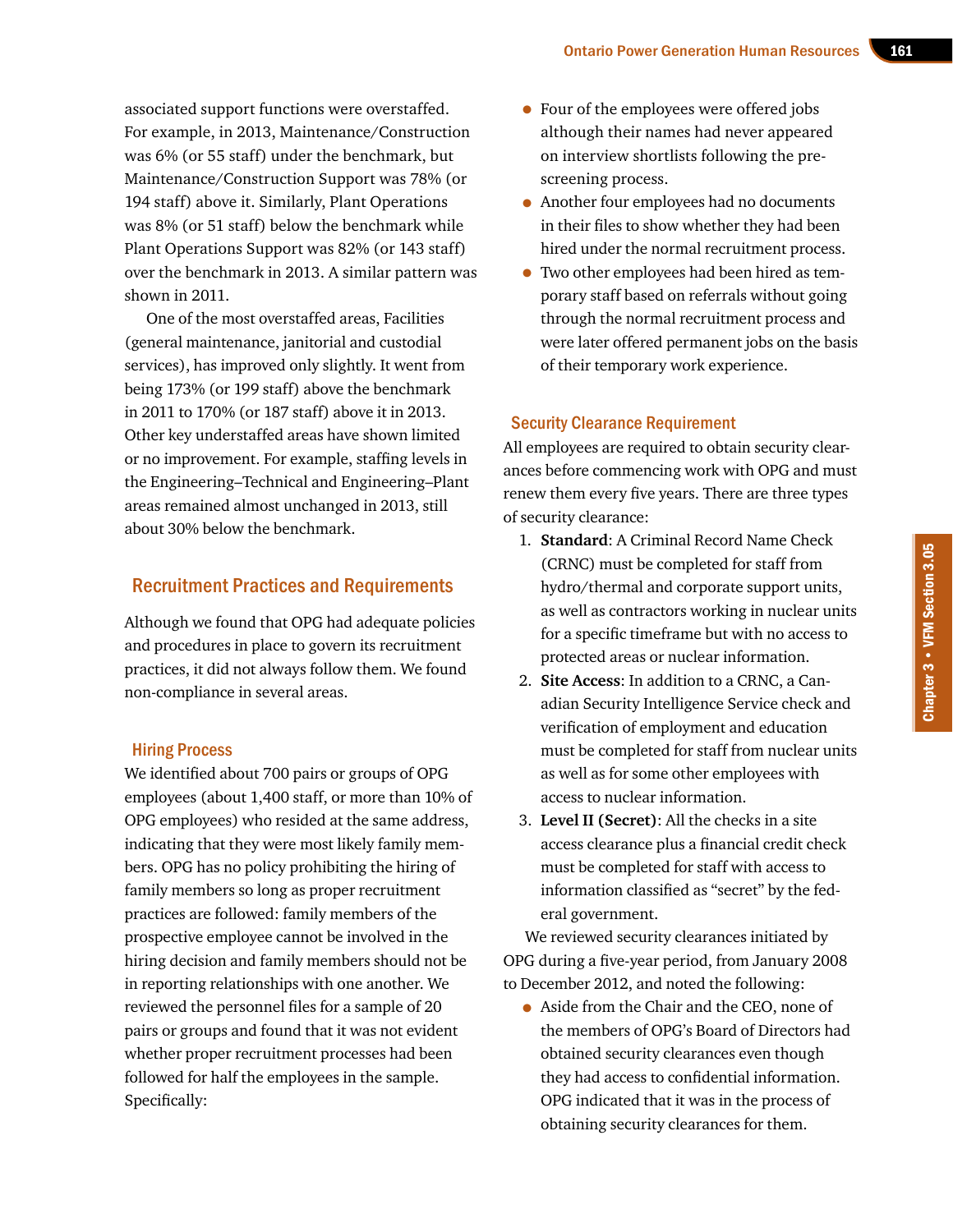- There were numerous examples of employees who had started working at OPG before their security clearances were issued.
- In a sample of 50 employees who were on OPG's payroll but not on its security clearance record, 13 had never obtained security clearances. OPG informed us that this was because hydro/thermal and corporate support staff hired before May 2003 were exempt from security clearance. One of these employees had held various senior positions in nuclear finance, nuclear reporting and nuclear waste management, and had access to sensitive information. The remaining 37 employees in our sample had joined OPG after May 2003, but more than half of them had never obtained security clearances or were working with expired clearances.

# RECOMMENDATION 1

To ensure that staffing levels are reasonable and that it has the right people in the right positions to meet its business needs, Ontario Power Generation should:

- evaluate and align the size of its executive and senior management group with its overall staffing levels;
- address the imbalances between overstaffed and understaffed areas in its nuclear operations; and
- review and monitor compliance with its recruitment and security clearance processes.

# ONTARIO POWER GENERATION RESPONSE

In 2010, Ontario Power Generation (OPG) launched a multi-year Business Transformation initiative to reduce labour costs, create a sustainable cost structure and allow OPG to continue to moderate consumer electricity prices.

The number of executive and senior management positions, as well as overall staffing levels, is addressed through Business Transformation.

There are currently a number of interim positions relating to Business Transformation, project work and other new initiatives. By August 2013, there were 218 senior management positions compared to 238 at the end of 2012. This number is forecast to continue to decline.

OPG has conducted extensive benchmarking of its nuclear and other operations. Based on this benchmarking, we are executing several initiatives that are designed to address opportunities for efficiencies, cost reductions and staff imbalances in nuclear operations. In 2012, the Ministry of Energy engaged a consulting firm to assess OPG's existing benchmark studies, and to identify organization and structural opportunities for cost savings. The report validated OPG's Business Transformation initiative and its objectives. We will continue to identify and implement other improvement initiatives.

As recommended by the Auditor General, OPG will review and monitor compliance with its recruitment and security clearance processes. We will also conduct an internal audit of our hiring practices.

## **COMPENSATION**

OPG's labour costs account for most of its total operating costs. This proportion has increased from 55% in 2003 to 64% in 2012. In its March 2011 decision, the OEB also noted the significance of OPG's labour costs compared to its total operating costs and that its compensation levels were a concern in light of the overall poor performance of its nuclear business, in terms of operations and costs, compared to its peers. Therefore, the OEB disallowed \$145 million in compensation costs, stating in its decision that the staffing levels and amount of compensation at OPG were both too high. OPG appealed the OEB's ruling. In June 2013, the Ontario Court of Appeal found that the OEB had based its decision on information that had not been available to OPG when it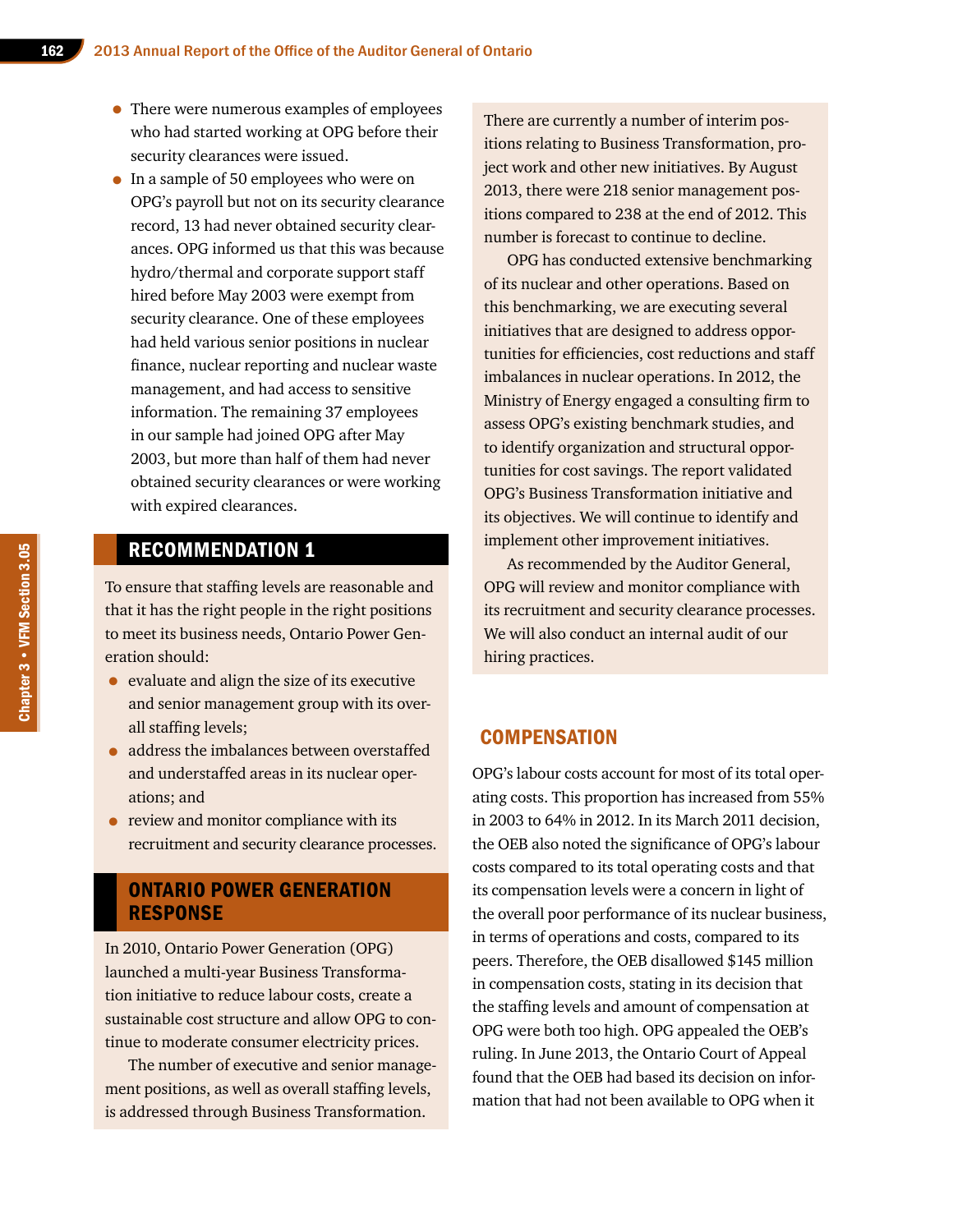was in collective bargaining, concluding that OPG could not unilaterally reduce staffing levels and compensation rates that had already been set by collective agreements.

#### Compensation Levels

#### Unionized and Non-unionized Staff

At the time of our audit, OPG had about 11,100 employees. Approximately 90% of them are unionized: 58% are skilled trades, such as electricians and technicians, represented by the Power Workers' Union (PWU); and 32% are professionals, such as engineers and scientists, represented by the Society of Energy Professionals (Society). The extent of unionization at OPG has generally remained constant over the years. As in any unionized environment, changes to compensation can be made only through collective bargaining, grievances or arbitration.

In response to the ballooning provincial deficit, the government passed the *Public Sector Compensation Restraint to Protect Public Services Act* in March 2010 to freeze compensation growth for nonunionized employees in the Ontario Public Service (OPS) and Broader Public Sector (BPS). Although the legislation did not apply to unionized staff, the 2010 Ontario Budget contained a policy statement with clear expectations that new collective agreements would provide no net increase in compensation for at least two years.

OPG's payroll data showed that the average total earnings increased by 7% since the 2010 pay freeze legislation, from about \$102,000 in 2010 to about \$109,000 in 2012 (see Figure 6). Specifically, the average total earnings for unionized staff went up by 6% (from about \$118,000 in 2010 to about \$125,000 in 2012) for Society staff, and by 7% (from about \$99,000 in 2010 to about \$106,000 in 2012) for PWU staff. Meanwhile, the average total earnings for non-unionized staff dropped slightly between 2008 and 2010, even before the 2010 pay freeze legislation, because OPG limited base pay increases and reduced incentive awards to some

extent. Since 2010, the average total earnings for non-unionized staff has increased 3%, from about \$134,000 in 2010 to about \$138,000 in 2012.

We found a number of reasons for the increase in average total earnings for OPG's staff over the last 10 years. Under collective bargaining, wage increases for unionized staff have been between 2% and 3% per year since 2003. This trend continued through to 2012 because unionized staff were not subject to the 2010 pay freeze legislation, making wage increases possible under their collective agreements so long as the increase could be offset by cost savings elsewhere. Specifically, with OPG's reduction in staffing levels in recent years, the savings gained from paying salaries to fewer staff were more than enough to raise wages for existing staff. This enabled PWU to negotiate wage increases of 2.75% in 2012, in 2013 and in 2014, and the Society to reach wage increases of 0.75% in 2013, 1.75% in 2014 and 1.75% in 2015 through an arbitration process. OPG indicated that these settlements were favourable in comparison with previous settlements and with settlements reached by other organizations in the electricity sector.

Non-unionized staff also received salary adjustments that were exempt from the pay freeze legislation. One such adjustment was incentive awards. For example, the 50 highest earners at OPG saw their earnings increase by an average of about 11% in 2011 from the previous year. Another adjustment was pay increases resulting from promotions; as we have already noted in this report, many OPG employees were promoted to executive and senior management levels in 2012. A third adjustment was made to temporarily mitigate wage compression, where non-unionized supervisors earn less than their unionized subordinates. For example, 680 Society staff earned more than their non-unionized supervisors in 2012, so an adjustment was made to raise the salaries of 220 nonunionized supervisors 3% above their highest-paid unionized subordinates.

We also found in our review of OPG payroll data from 2005 to 2012 a number of non-unionized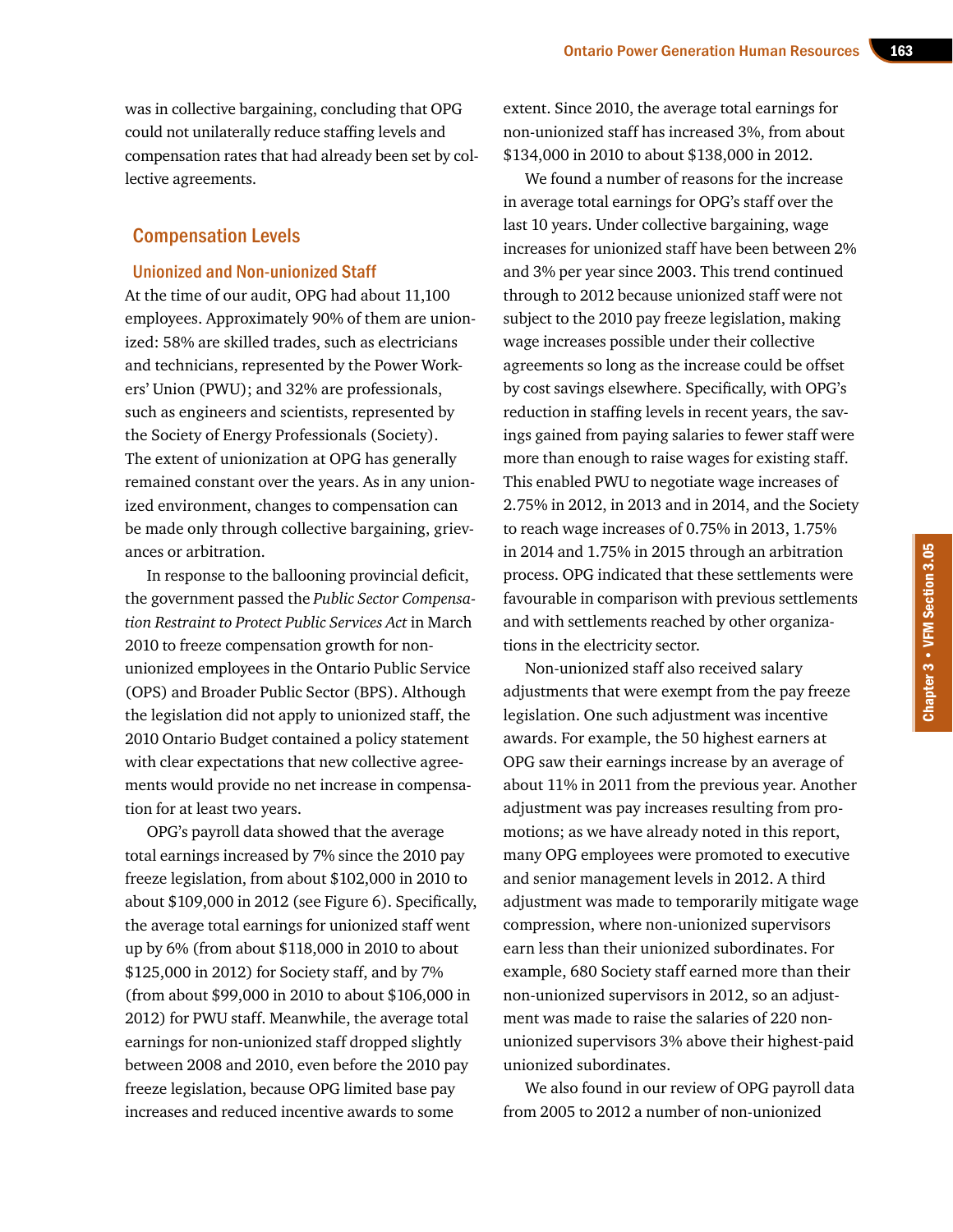#### Figure 6: Average Total Earnings\* for OPG Staff, 2003–2012 (\$)

Source of data: Ontario Power Generation



\* Average total earnings include base salary, overtime, incentives and bonuses as well as various types of allowances.

staff whose annual base salaries exceeded the maximum amount set out in the base salary schedule by more than \$100,000, and in one case in 2005 and 2006 by more than \$200,000. OPG told us that before 2010 it had treated the maximum as a guideline rather than a limit, and had approved and implemented salary increases before the 2010 pay freeze legislation. OPG also informed us that since 2010, no salary increases had been provided to the employees whose base salaries already exceeded the maximum.

We found similar instances for about 1,200 unionized staff who had received more than the maximum set out by the base salary schedule in 2012. OPG explained that this was because of the implementation of new base salary schedules for PWU staff in 2002 and Society staff in

2006. Essentially, if an employee's old base salary exceeded the maximum set out in the new schedule, he or she was "green circled" to maintain the old level while still receiving annual wage increases.

#### Sunshine List

OPG is required by the *Public Sector Salary Disclosure Act, 1996* to disclose annually the names, positions, salaries and total taxable benefits of any employees who made \$100,000 or more in a calendar year. (This disclosure is popularly known as the "Sunshine List.")

The number of OPG staff on the Sunshine List has grown steadily since the organization was created in 1999, albeit at a slower pace after the 2010 pay freeze legislation. Over the last 10 years,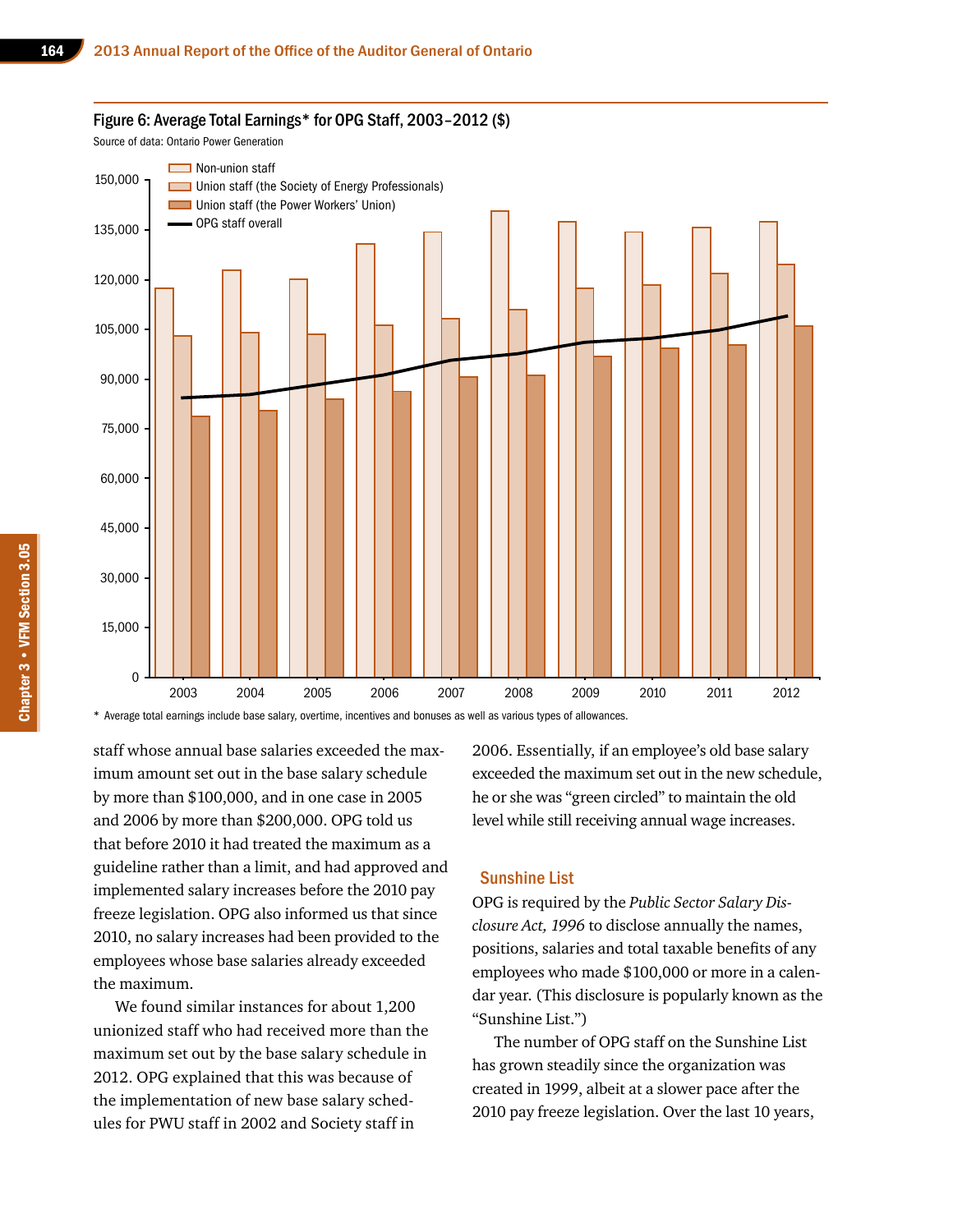the number has doubled, from 3,980 employees in 2003 to 7,960 in 2012, representing about 62% of the employees on OPG's payroll; the corresponding increases in total salaries and taxable benefits paid to those on the list were \$513 million for 2003 and \$1.11 billion for 2012. The number of OPG topearners (people who earned \$200,000 or more) on the Sunshine List has increased at an even faster rate—in 2012 it was almost four times higher (448 employees) than it was in 2003 (117 employees).

### Compensation and Pension Benchmarking

#### OPG vs. Similar Organizations

In its March 2011 decision, the OEB noted that OPG's compensation benchmarking analysis has not been comprehensive. It directed OPG to file a full, independent compensation study with its next application and recommended that the study cover "a significant proportion of OPG's positions" and that the benchmark should generally be set at the median (50th percentile).

OPG engaged a consulting firm to conduct a compensation benchmarking study in 2012. The study compared base salary levels and total cash compensation for about 50% of staff at OPG with similar organizations, including Bruce Power and utility companies in other Canadian jurisdictions. The study looked at three groups of positions (Power Generation & Electric Utilities, Nuclear Power Generation & Electric Utilities and General Industry) and found that compensation for a significant proportion of OPG's staff was well above the market median (see Figure 7). The study also found that OPG's annual pension and benefits (health, dental and life insurance as well as disability benefits) were higher than the market average, depending on base salary level. For example, the annual pension and benefits of an OPG employee earning a base salary of \$60,000 would be about 19% (\$2,400/year) higher than the market average; for an employee with a base salary of \$220,000, they would be about 38% (\$13,000/ year) higher than the market average.

#### Figure 7: OPG's Total Cash Compensation Above/ Below Canadian Market Median, 2012 (%)

Source of data: Ontario Power Generation



#### OPG vs. Ontario Public Service

In January 2007, the government established an Agency Review Panel to review specific issues at OPG and the other four provincial electricity-sector institutions (Hydro One, the Independent Electricity System Operator, the Ontario Power Authority and the Ontario Energy Board). Commenting on the organizations OPG chose to use as comparators for its compensation benchmarking, the Panel said there appeared to be "a bias in favour of utility/ energy organizations in the private sector. To the extent public-sector organizations are used as comparators, it is almost exclusively Canadian utilities (for example, Hydro-Quebec, BC Hydro and Atomic Energy of Canada), and there is only very limited use of a broader public-sector group (for example, Ontario Public Service, provincial and federal Crown corporations or agencies and regulators)."

Given that the Province of Ontario is OPG's sole shareholder, we compared total earnings and pensions at OPG with those in the Ontario Public Service (OPS) for perspective. For total earnings, we selected 16 typical positions below the executive levels at OPG in areas such as administration, finance and human resources to benchmark against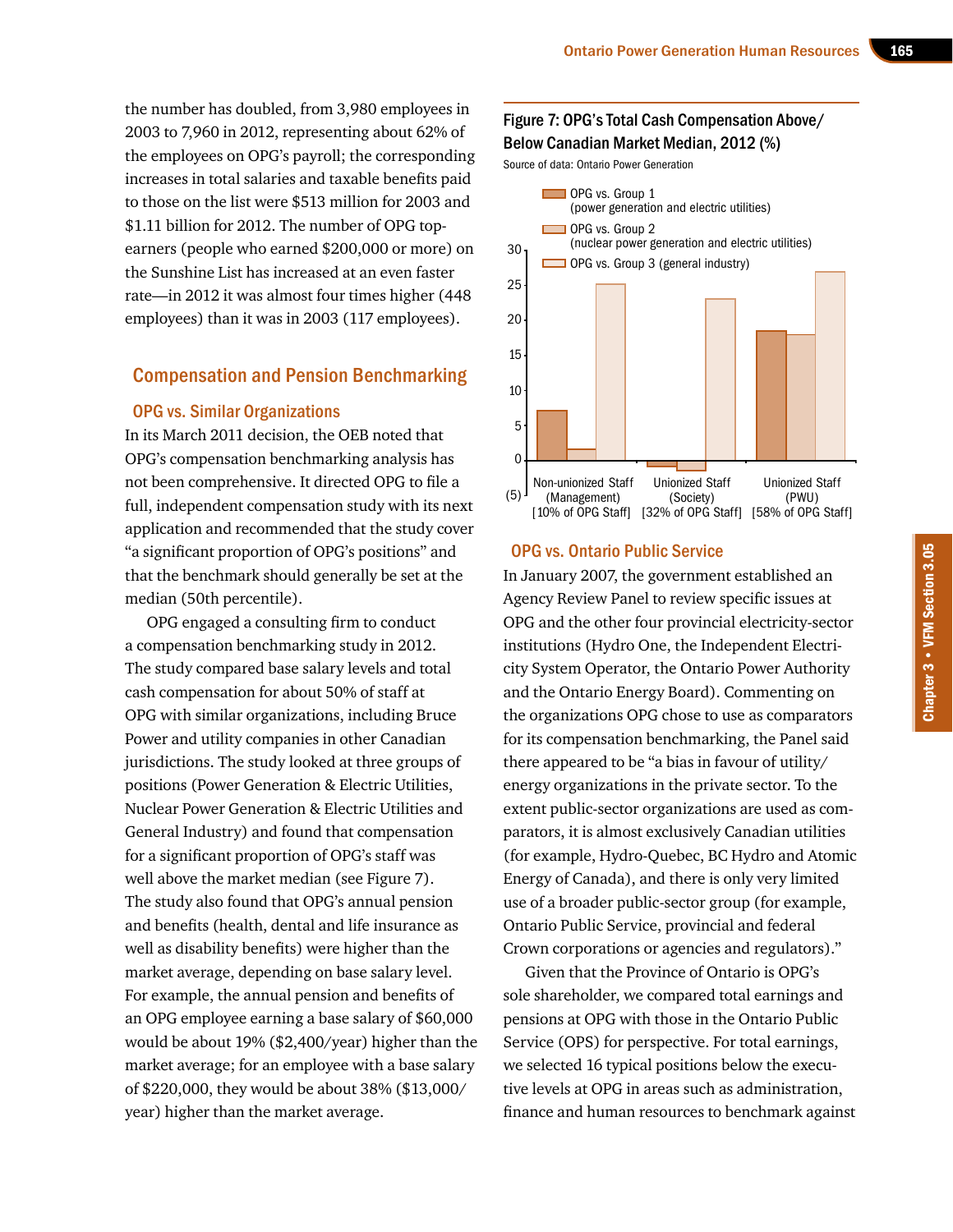comparable positions in the OPS. For 13 of the 16 positions, the average total earnings at OPG were higher than the maximum total earnings in the OPS (see Figure 8). As for the executive levels, the total earnings for most OPG senior vice presidents significantly exceeded those for most deputy ministers in the OPS.

Pensions are a very significant part of total compensation at OPG. This is especially the case for executives, whose pensionable earnings can be greatly increased when bonuses or awards are added to their base salaries. Unlike the OPS, which has a 50–50 split between employer and employees for making pension contributions and funding pension shortfalls, OPG has unequal costand responsibility-sharing between employer and employees. We noted in particular:

• OPG's contributions to the pension plan have been disproportionately larger than those

of its employees every year. Since 2005, the employer–employee contribution ratio at OPG has been around 4:1 to 5:1, significantly higher than the 1:1 ratio at OPS. For example, employees contributed \$70 million to the pension fund in 2012 while OPG put in \$370 million.

- Executives, who contribute only 7% of their earnings up to a maximum of \$17,254 annually while OPG contributes 18.1%, are eligible for particularly generous pensions. For example, the top five executives at OPG will be eligible to receive annual pensions ranging from \$180,000 to \$760,000 when they reach age 65.
- OPG also bears the responsibility of financing any pension funding shortfalls. The most recent actuarial valuation, as at January 1, 2011, showed OPG's pension fund in a deficit position, with a shortfall of \$555 million. This

Figure 8: Comparison of Average Total Earnings at OPG vs. Maximum Total Earnings at Ontario Public Service (OPS) (\$)

Sources of data: Ontario Power Generation, Ministry of Government Services 250,000

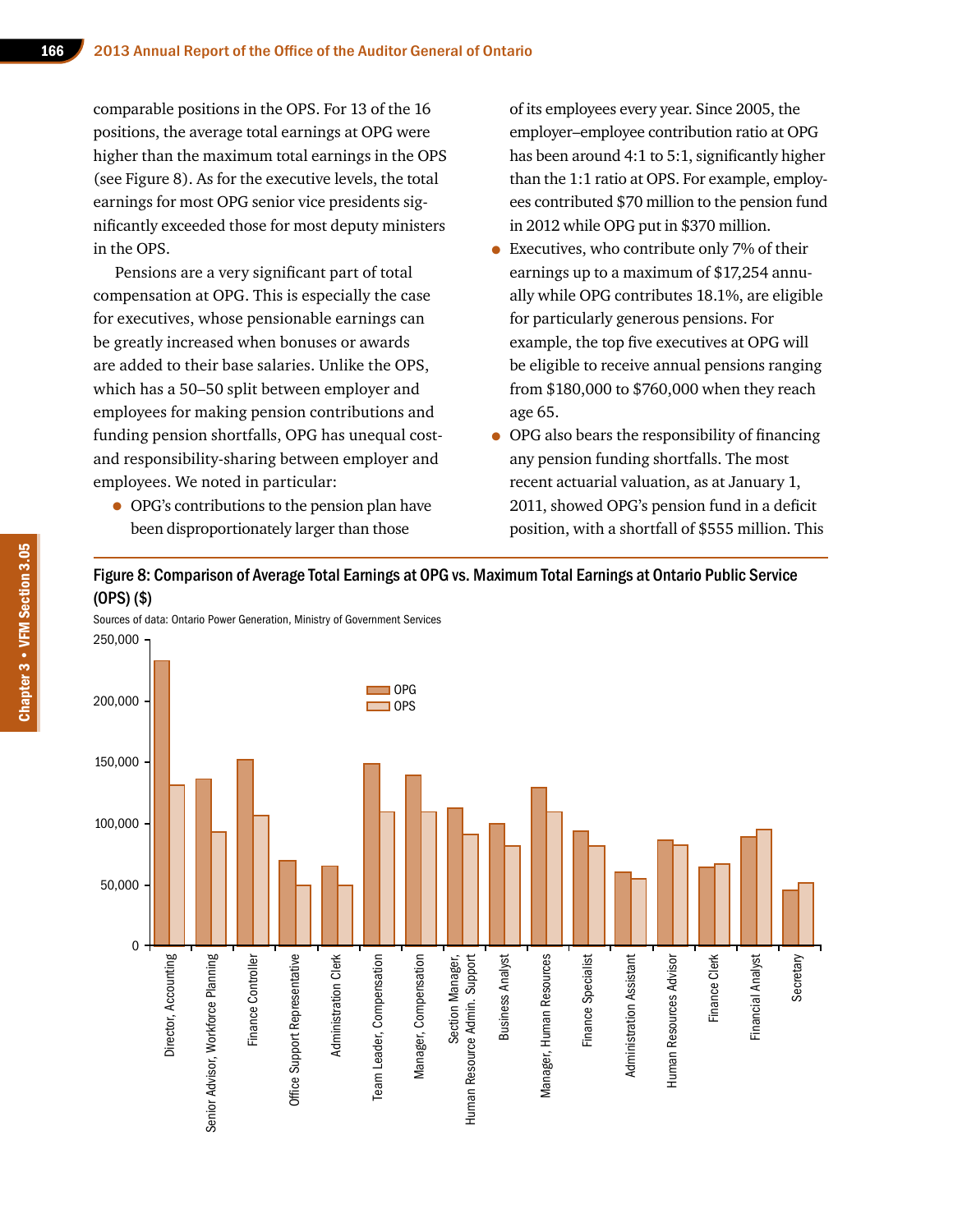was more than twice its projected shortfall of \$239 million as at January 1, 2008. The next actuarial valuation will be prepared as at January 1, 2014.

• In July 2013, Dominion Bond Rating Service (DBRS), a Canadian-owned and globally recognized ratings agency, released its annual pension study reviewing 461 pension plan funds in Canada, the U.S., Japan and Europe. The report highlighted the 20 Canadian funds with the largest pension deficits. OPG was at the top of the list with a deficit of \$3.3 billion. This amount, derived from the accounting valuation used for preparing OPG's financial statements, was different from the \$555-million deficit amount from the most recent actuarial valuation, which is the valuation used for funding purposes.

### Compensation and Staff Performance

#### Non-unionized Staff

In 2004, the OPG Review Committee established by the Ontario government noted that "accountability

# Figure 9: Annual Incentive Plan (AIP) Award Structure\*

Source of data: Ontario Power Generation

and compensation are closely linked. Providing the right incentives can help keep people accountable." However, the Committee found that there was "not a strong enough link between achievement and rewards" at OPG. We found that this was still the case.

Under OPG's Annual Incentive Plan (AIP), non-unionized employees are scored on their job performance on a scale of "0" (the lowest, with no award) to "4" (the highest), and receive an annual cash award for meeting key financial and operational objectives. As Figure 9 shows, awards can range from 4% of base pay (starting at \$1,600) to 150% of base pay (as high as \$1.3 million) depending on an employee's position, base salary level and AIP score. Therefore, a senior executive in job bands A, B or C, for example, would receive an award of 45% to 100% of his or her base salary for a score of "2," and 55% to 150% for a score of "3" or "4."

Figure 10 shows that the distribution of high AIP scores ("3" or "4") has been skewed toward executives and senior management staff (directors, vice presidents and above). On average, 67% of

|             |                         |                                  |            |                               |            | <b>AIP Score and</b>      |              |      |      |
|-------------|-------------------------|----------------------------------|------------|-------------------------------|------------|---------------------------|--------------|------|------|
|             |                         |                                  |            | <b>Base Salary Range (\$)</b> |            | <b>Associated % Award</b> |              |      |      |
| <b>Band</b> | <b>Position Group</b>   | <b>Positions (Example)</b>       | <b>Min</b> | <b>Mid</b>                    | <b>Max</b> | 1                         | $\mathbf{2}$ | 3    | 4    |
| Α           | <b>Senior Executive</b> | <b>Chief Executive Officer</b>   | 580,000    | 720,000                       | 860,000    | 50                        | 100          | 125  | 150  |
| B           |                         | <b>Executive Vice Presidents</b> | 315,000    | 390,000                       | 465,000    | 22.5                      | 45           | 55   | 67.5 |
| С           |                         | <b>Senior Vice Presidents</b>    | 265,000    | 330,000                       | 395,000    | 22.5                      | 45           | 55   | 67.5 |
| D           | Executive               | <b>Chief Information Officer</b> | 195,000    | 260,000                       | 325,000    | 12.5                      | 25           | 30   | 37.5 |
| Е           |                         | <b>Vice Presidents</b>           | 160,000    | 200,000                       | 240,000    | 12.5                      | 25           | 30   | 37.5 |
| F           |                         | <b>Directors</b>                 | 120,000    | 150,000                       | 180,000    | 10                        | 20           | 25   | 30   |
| G           | Management              | Managers                         | 95,000     | 130,000                       | 160,000    | 7.5                       | 15           | 20   | 22.5 |
| H           |                         | Section or First Line Managers   | 85,000     | 110,000                       | 140,000    | 7.5                       | 15           | 20   | 22.5 |
|             | Professional            | Analyst                          | 65,000     | 85,000                        | 105,000    | 5                         | 10           | 12.5 | 15   |
|             |                         | Service Co-ordinator             | 55,000     | 70,000                        | 90,000     | 4                         | 8            | 10   | 12   |
| K           | Administrative          | Administrative Assistant         | 45,000     | 55,000                        | 65,000     | 4                         | 8            | 10   | 12   |
|             |                         | Secretary                        | 40,000     | 50,000                        | 60,000     | 4                         | 8            | 10   | 12   |

\* Award amounts are calculated by multiplying the base salary by the percentage that corresponds with the AIP score. Both base salary ranges and AIP structure have remained unchanged since January 2008. There is no award for an AIP score of "0."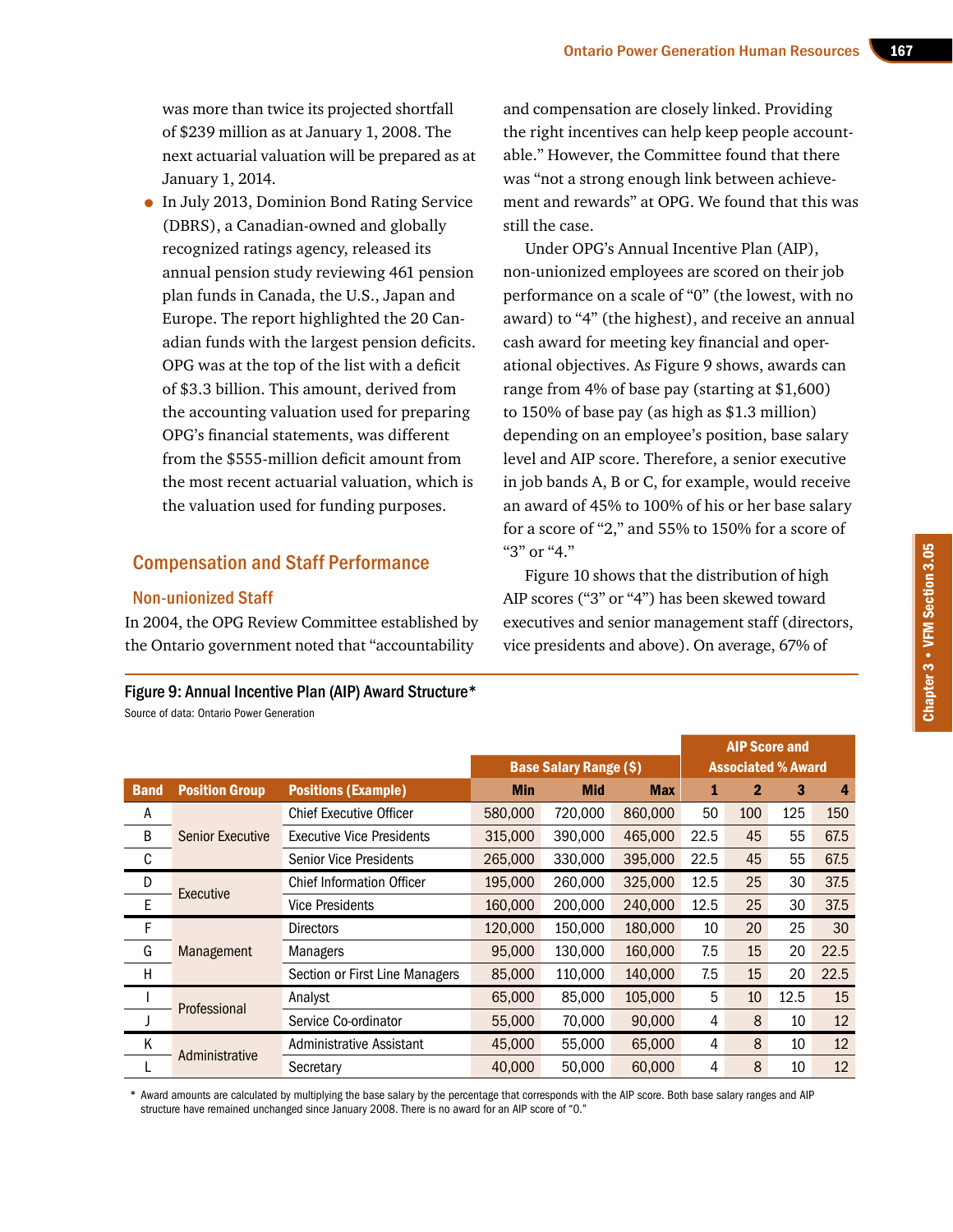Figure 10: Distribution of Annual Incentive Program (AIP) Scores by Job Bands, 2010–2012

Source of data: Ontario Power Generation



executive and senior management staff received high AIP scores from 2010 to 2012. Only 24% of staff in lower job bands received high scores during the same period; the majority of them achieved a score of "2."

Some executives had incomplete or no performance evaluation documentation to support their high AIP scores. OPG explained that AIP scores are reviewed and validated in calibration meetings, but acknowledged that many performance evaluations were verbal and not documented in writing. We noted one case where an employee received a severance payment of \$450,000 when terminated for ineffective performance and inappropriate behaviour. This employee had received a total of \$760,000 in AIP awards in the previous four years. OPG informed us that the employee's behaviour had become an issue only in the last few months of his employment and was not related to his performance before then.

The majority of respondents to our survey indicated that they felt AIP was unfair and said they did not feel it encouraged them to be as productive as possible. In particular, respondents cited a lack of transparency in AIP scoring, which they felt had

been to the benefit of senior management staff, and that scores were based on factors other than job performance and productivity.

#### Unionized Staff

We found that performance evaluations of unionized employees have not been done adequately and consistently. For example, the collective agreement for PWU staff stipulates that progression through steps in salary ranges will be time-based subject to satisfactory performance and successful completion of training, and that progression is to be withheld for six months if performance is not satisfactory. The usual method of determining whether staff performance has been satisfactory is a performance evaluation, but in our review of a sample of 15 PWU staff, we found that only two out of a possible 30 evaluations for 2010 and 2011 had been completed. OPG informed us that it does not have a requirement to prepare and document formal performance evaluations for PWU staff.

The majority of respondents to our survey felt that OPG did not have timely, effective and appropriate performance management in place for its unionized staff. They felt that collective agreements, grievances, arbitrations and automatic progression had created a perception that "nothing can be done" and a tendency to avoid dealing with poor performance.

At the time of our audit, there were 960 unionized employees in managerial and supervisory roles. In 2004, the government's OPG Review Committee also noted that "many staff members that OPG considers to be managerial belong to a bargaining unit, which may be an obstacle to accountability and effective pursuit of company goals. We strongly encourage all parties to make every effort to put in place a more rational arrangement." OPG informed us that two-thirds of its unionized staff with managerial or supervisory roles are represented by the Society, and a clause in their collective agreement allows them to perform those functions.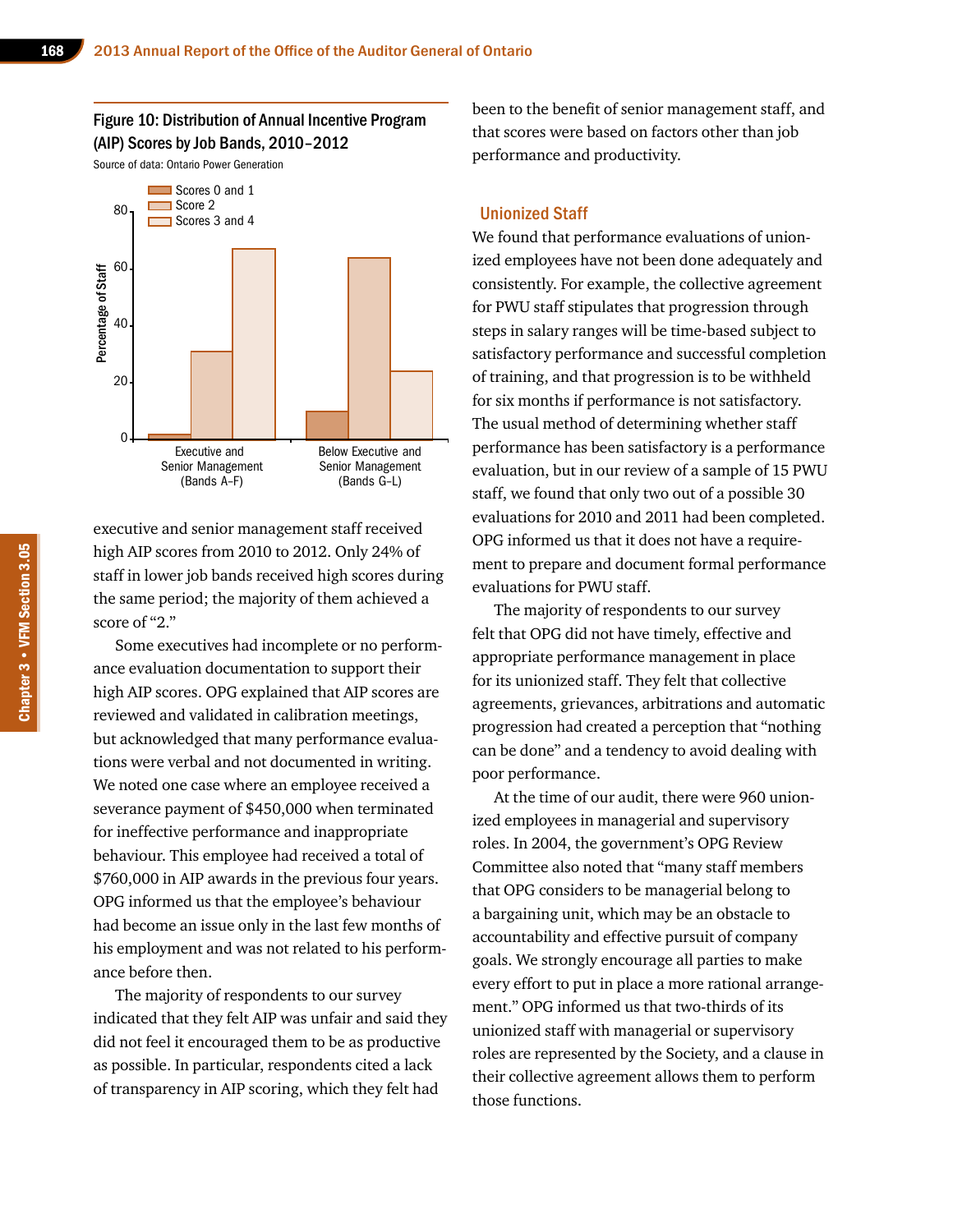The majority of respondents to our survey also indicated that they felt unionized staff performing managerial or supervisory functions had a negative impact on accountability and performance management. They cited conflicts of interest and reluctance amongst unionized managers or supervisors to carry out performance reviews or deal with performance problems of their unionized subordinates.

# Other Employee Benefits

In addition to base salary and incentive awards, OPG grants its employees various other types of benefits. Some were for significant amounts, which we found questionable in some cases.

#### Housing and Moving Allowances

When regular OPG employees change their work location, they are eligible for housing and moving allowances and relocation benefits that cover various expenses. These include legal fees and disbursements related to the sale and purchase of properties; real estate brokerage fees; upkeep costs on former residences that have not yet sold; interim living expenses before moving into a new residence; packing and shipping of household goods; temporary storage; house-hunting trips; home-inspection fees; and incidental out-of-pocket expenses. OPG indicated that all relocation benefits are subject to Canada Revenue Agency taxation requirements and employees are cautioned to retain receipts in case they are audited.

Payroll data from 2009 to 2012 showed that OPG spent on average about \$1.4 million each year on housing and moving allowances. When we reviewed the files documenting the costs of moving individual employees, we found employees who had not only received housing and moving allowances granted by OPG through payroll but also received further benefits by claiming various other expenses. OPG was unable to locate the supporting documents for some of these claims. For example:

- An employee transferring to another office sold his former residence for about \$354,000 and purchased a new property for \$1.35 million. Payroll data showed that he had received more than \$244,000 for housing assistance and moving expenses. However, when we added up the other expenses his file showed that he had claimed, we found the total amount that he received was actually over \$392,000.
- Another employee chose to rent an apartment instead of buying a property in his new location. Payroll data showed that he had received \$75,000 for rental assistance and moving expenses. However, with the other benefits his file showed that he received, the actual total was \$140,000.
- A third employee, when transferring to another office, sold his old residence for \$380,000 and bought a new property for \$830,000. Payroll data showed that he had received about \$43,000 for housing assistance and moving expenses. With the other benefits his file showed that he received, the actual total was \$79,000.

OPG's policy is that employees must move a minimum of 40 kilometres closer to their new work location to qualify for housing and moving allowances. However, OPG informed us that staff who moved fewer than 40 kilometres closer could qualify if a move caused hardship. In one example of this, an employee who transferred from the Toronto office to Pickering received over \$80,000; however, not only had he moved only 10 kilometres, but he moved further away from his new work location (the move was within the same city as his old residence, which was not Toronto or Pickering).

OPG also provides a purchase guarantee in the event that a transferring employee's property is not sold within a 90-day listing period. It incurred losses for 95 of the 98 properties it purchased and resold on behalf of its employees from January 2006 to April 2013, for a total loss of about \$2 million.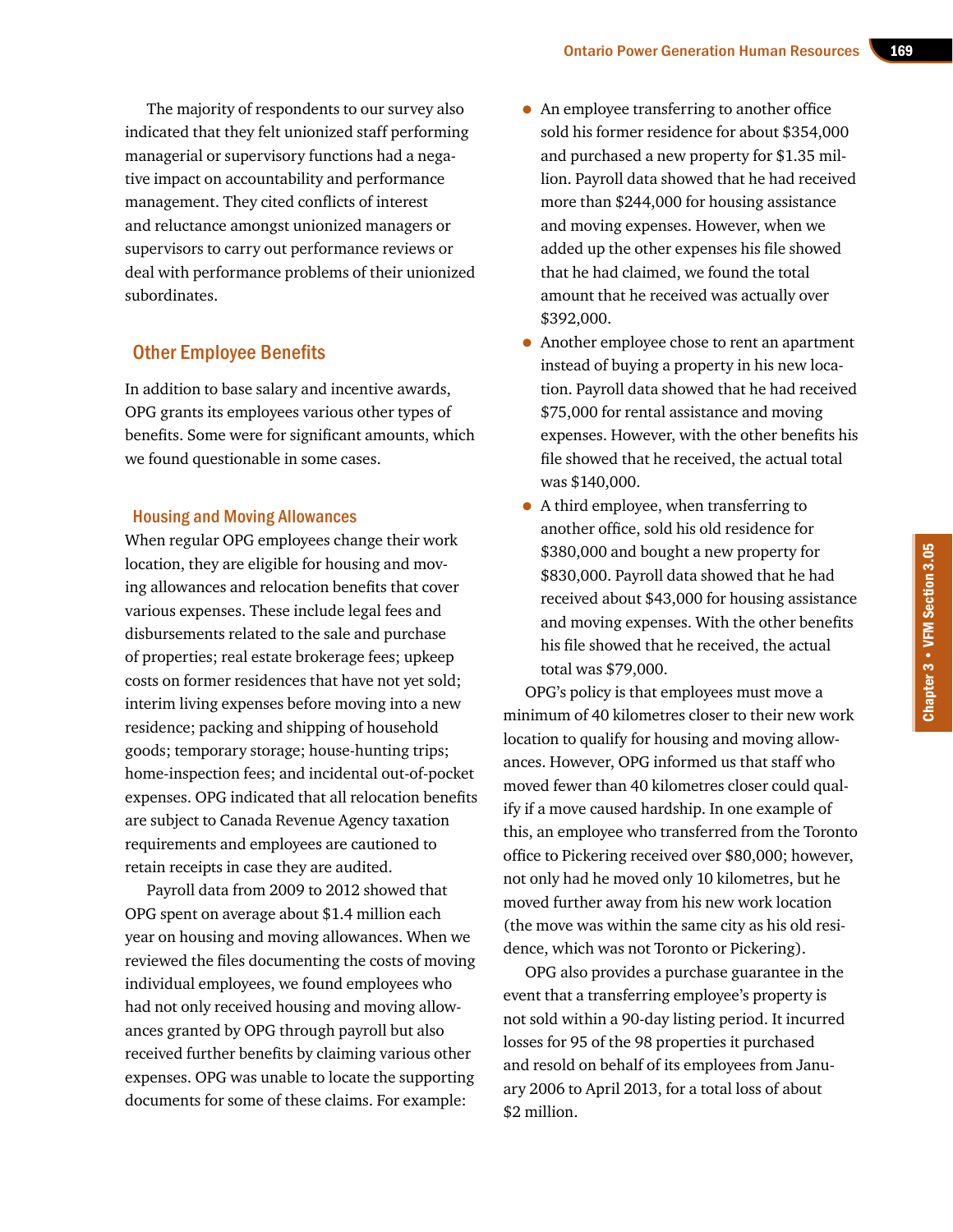#### Travel and Miscellaneous Allowances

Payroll data for 2009 to 2012 shows that OPG incurred about \$2.8 million each year on average for travel and miscellaneous allowances. Staff can request these allowances for a number of reasons, some of which we found questionable. For example:

- OPG assigned three employees to work on a rotational job and provided a \$15,000/year allowance to one of them because she was unable to drive and needed to take a taxi to work. However, we noted that OPG had also paid \$15,000 each to the other two employees, who did drive to work.
- OPG offered \$1,500 per month for one year to an employee who had accepted a position in a new location, because he had to drive further to work until he could move into his new home. His letter of employment stated that the allowance was "to offset some of the hardships that he and his family may experience with this move." His file also noted that he could "live for free until the construction of his new home was completed." Although payroll data showed that he received about \$17,000 in housing and moving allowances, the amount of total benefits he actually received was close to \$115,000 when other expenses such as groceries, meals out, car rental and a car damage claim were included.
- Payroll data from 2009 to 2012 also showed that OPG spent about \$1.4 million on average each year on "miscellaneous" allowances, mainly for annual, non-pensionable "executive allowances" of various amounts (\$30,000, \$24,000, \$20,000 and \$12,000) depending on the executive's income and length of service.

# RECOMMENDATION 2

To ensure that employees receive appropriate and reasonable compensation in a fair and transparent manner, Ontario Power Generation should:

- make its Annual Incentive Plan (AIP) more effective by creating a stronger link between awards and staff performance based on documented annual evaluations; and
- review salary levels and employee benefits, including pensions, to ensure that they are reasonable in comparison to other similar and broader-public-sector organizations and that they are paid out in accordance with policy, adequately justified and clearly documented.

# ONTARIO POWER GENERATION RESPONSE

Ontario Power Generation (OPG) recognizes the importance of strongly linking individual incentive awards with performance. Annual Incentive Plan (AIP) awards are based on individual, business unit and corporate performance. As recommended by the Auditor General, OPG will assess options to further reinforce this linkage.

OPG's management compensation is currently at the 50th percentile (i.e., median) relative to the benchmark based on data from Canadian organizations in both general and specific industries in sectors such as power generation/utilities, mining, petroleum/natural gas, and nuclear research, development and engineering. We have reduced total management compensation since 2008. Compensation for OPG's executives, including vice presidents, continues to be frozen. OPG has also reached collective agreements with its unions that reflect government direction regarding compensation constraints.

There are controls in place to ensure employee salaries, benefits and pensions are in accordance with OPG policy, Canada Revenue Agency taxation requirements, and other legislation. As with any pension plan, retiring employees are entitled by law to elect to receive the commuted value of their pension in a single lump-sum payment. As recommended by the Auditor General, OPG will continue to monitor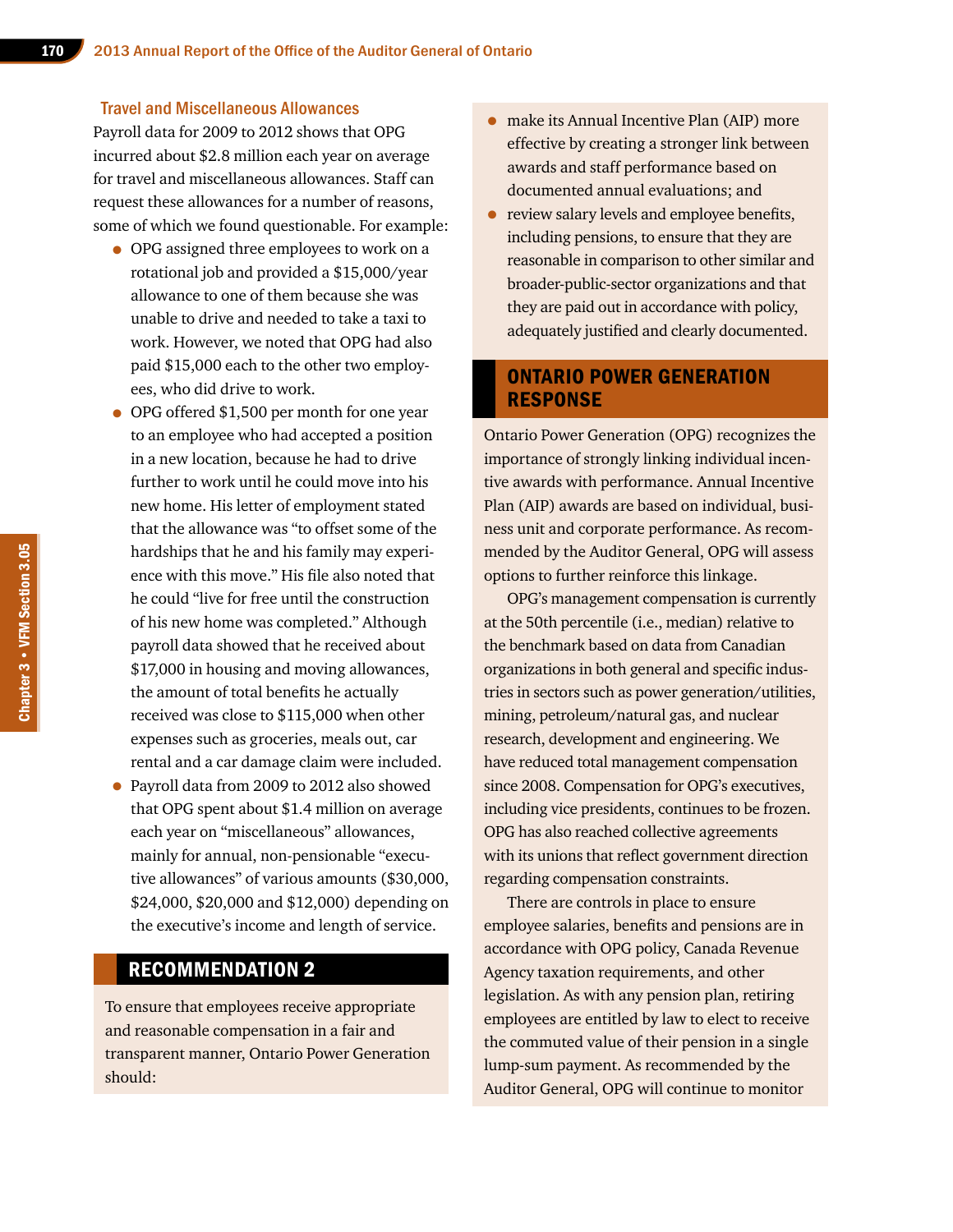and amend controls as needed to ensure compensation is justified and clearly documented.

We acknowledge that OPG pension and benefits are higher than market average. As a result, in 2011, we completed a review of pension and benefit plans to reduce costs and improve sustainability. OPG also participated in a 2012 pension reform committee established by the government, and will be participating in the electricity sector working group, consisting of employer and employee representatives, as announced in the 2013 Ontario Budget.

# USE OF NON-REGULAR STAFF AND CONTRACT RESOURCES

Apart from regular employees, OPG's other human resources include non-regular staff (temporary and contract), outsourced information technology (IT) workers, and contractors from private-sector vendors. Of particular concern to us were OPG's practice of rehiring former employees, the IT outsourcing arrangement, and management of nuclear contractors.

# Rehiring Former Employees as Temporary or Contract Staff

There were approximately 1,700 temporary staff and contract staff working for OPG in 2012. We noted that about 120 of them had formerly been regular employees. In our review of a sample of temporary and contract staff who were former employees we found that most had been rehired mainly for the purpose of identifying, grooming and training successors or meeting core business needs, suggesting that knowledge transfer and succession planning at OPG has not kept pace with attrition and retirement. We also found that almost all of them had been rehired shortly after leaving OPG. Some of them continued to receive significant amounts in allowances and Annual Incentive Plan (AIP) awards, and some had already drawn their

pensions in single lump-sum payments upon leaving. We noted in particular:

- An employee who chose to receive his pension in a lump sum was rehired by OPG shortly after he retired and continued to work at OPG for about six years. His total earnings in his sixth year as a temporary employee were \$331,000, which included an executive allowance of \$12,000 and an AIP award of \$98,200—double his annual amount as a regular employee.
- Another employee who chose to draw his pension in a significant lump sum returned to work at OPG a month after his retirement. His total earnings that year as a temporary employee working three days a week were \$328,000, which included an AIP award of \$147,000 for his performance before retirement.
- Shortly after leaving OPG, two nuclear employees who chose to receive their pensions in lump-sum payments were rehired as contract employees.

We also found that selection processes and decisions to rehire former employees were not always transparent:

- All the temporary staff in our sample had been selected and rehired by executive or senior management staff without job postings or competitions. OPG explained that these were unnecessary because only former employees would have been suitable for the positions. Most of their original contracts were extended beyond 12 months with only a one- or twopage document attached indicating the contract length and terms but without specifying why the contract needed to be extended.
- For the contract staff in our sample, justifications for extending contracts beyond 12 months had been documented, but no evaluations were kept on file. OPG explained that these were unnecessary because contract employees who did not perform satisfactorily could have their contracts terminated without any significant notice period or penalty payment.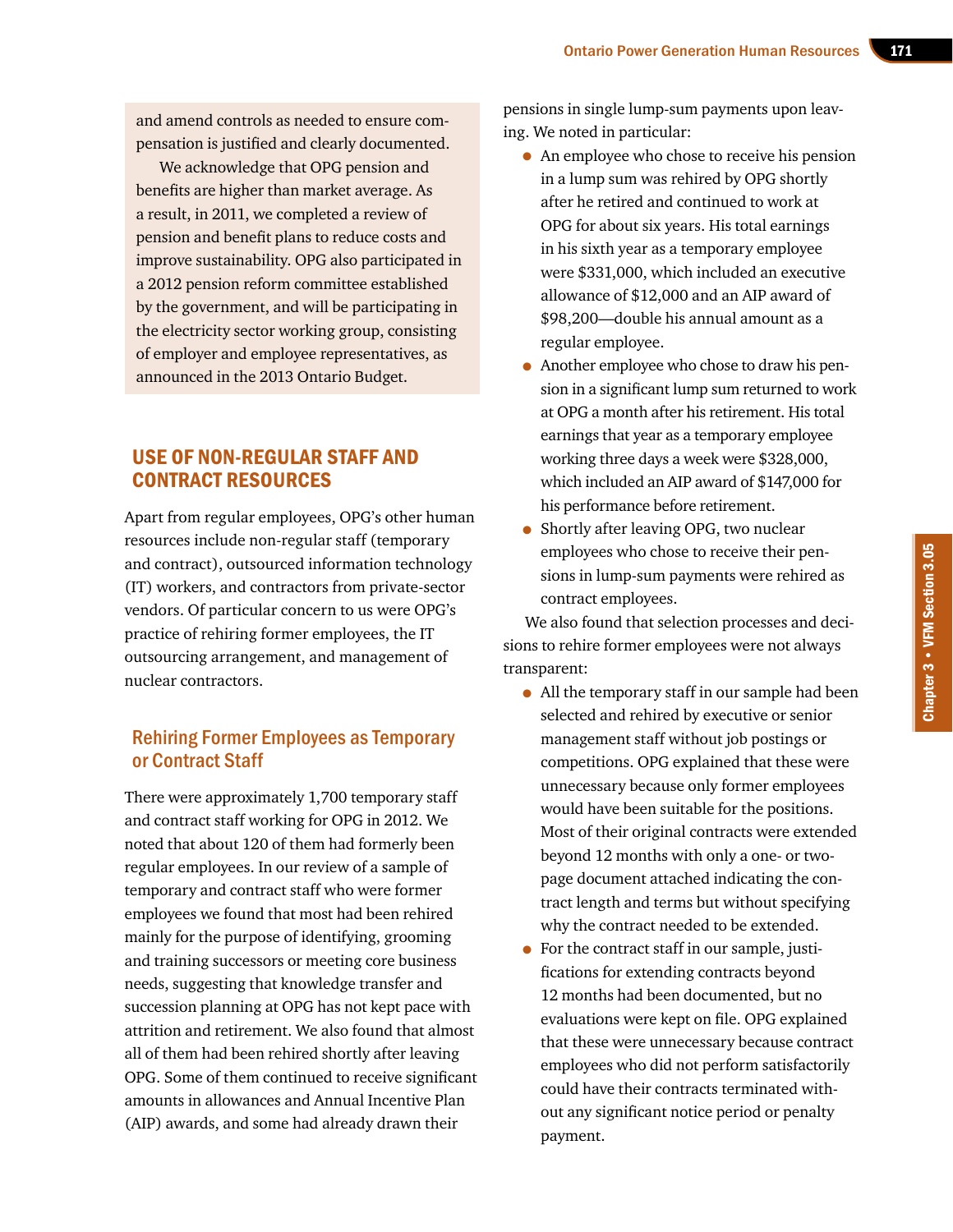Many of the respondents to our survey expressed concerns similar to ours. They felt that rehiring former employees on an ongoing basis was an indication of poor succession planning. They also felt that better processes should have been put into place to capture the knowledge and experience of retiring staff; to identify and train their successors with sufficient lead time for the transition; and to avoid "double-dipping" by former employees who had withdrawn their pensions in lump sums upon leaving OPG only to return and earn a salary again.

In response to the above concerns, OPG indicated that it was necessary to hire former employees and to pay them at higher rates because it was difficult to find people with the right skills to fill the positions right away, and that it could not influence employees who wished to draw their pensions in single lump sums before returning to work at OPG because this was a personal choice.

# Outsourcing of Information Technology **Services**

OPG has been outsourcing its information technology (IT) function to the same private-sector vendor since February 2001, after it conducted a competitive process and signed a 10-year (February 1, 2001–January 31, 2011), \$1-billion contract with the vendor. They formed a joint venture (ownership: 51% vendor and 49% OPG) for delivering IT services to OPG, and 684 OPG employees (about 400 unionized) were transferred to the joint venture. A little over a year later, in March 2002, OPG accepted the vendor's offer of purchasing OPG's share of joint venture ownership.

In March 2007, OPG reviewed its existing outsourcing arrangement and decided to end the contract early in October 2009 and then renew it with the same vendor without competition for a term of six years and four months (October 1, 2009– January 31, 2016) at \$635 million. Including the durations of the original and renewed contracts, the total contract length is 15 years.

Although OPG did not go through an opencompetition process, its management did prepare a "single-source justification" form, which indicated that renewing the contract would avoid transition costs of \$25 million and save \$105 million from 2009 to 2015, and identified labour relations as a factor that would make switching to a new vendor unfavourable. OPG informed us that if it stopped using the current vendor, it would have an obligation to reimburse the vendor for severance costs associated with about 270 staff who are former OPG employees. We note, however, that OPG is still responsible for the severance costs whenever these staff leave the vendor's employ (for example, by being laid off or retiring)—staying with the current vendor simply means the severance payout will not be immediate.

OPG's management submitted its proposal to renegotiate and renew the contract with the current vendor to its Board on October 1, 2009, and received approval on the same day. However, only after it received this approval did OPG start looking for consultants to validate and endorse the proposal. Two consultants were engaged on October 6, 2009, and issued their final reports within a week.

There are good reasons for public-sector organizations to use open competition rather than noncompetitive approaches. Through open competition, organizations can determine a fair market price for the goods and services they require when a variety of suppliers submit competitive bids, and this also helps demonstrate accountability and ensure value for money. In addition, competition eliminates risks associated with over-reliance on a single supplier and minimizes the perception of conflict of interest. By single-sourcing its IT services, OPG did not take full advantage of these benefits.

### Time Reporting of Nuclear Contractors

OPG uses Oncore, a web-based time management system, to track the hours and costs of nuclear contractors. It uses a three-step process to do this: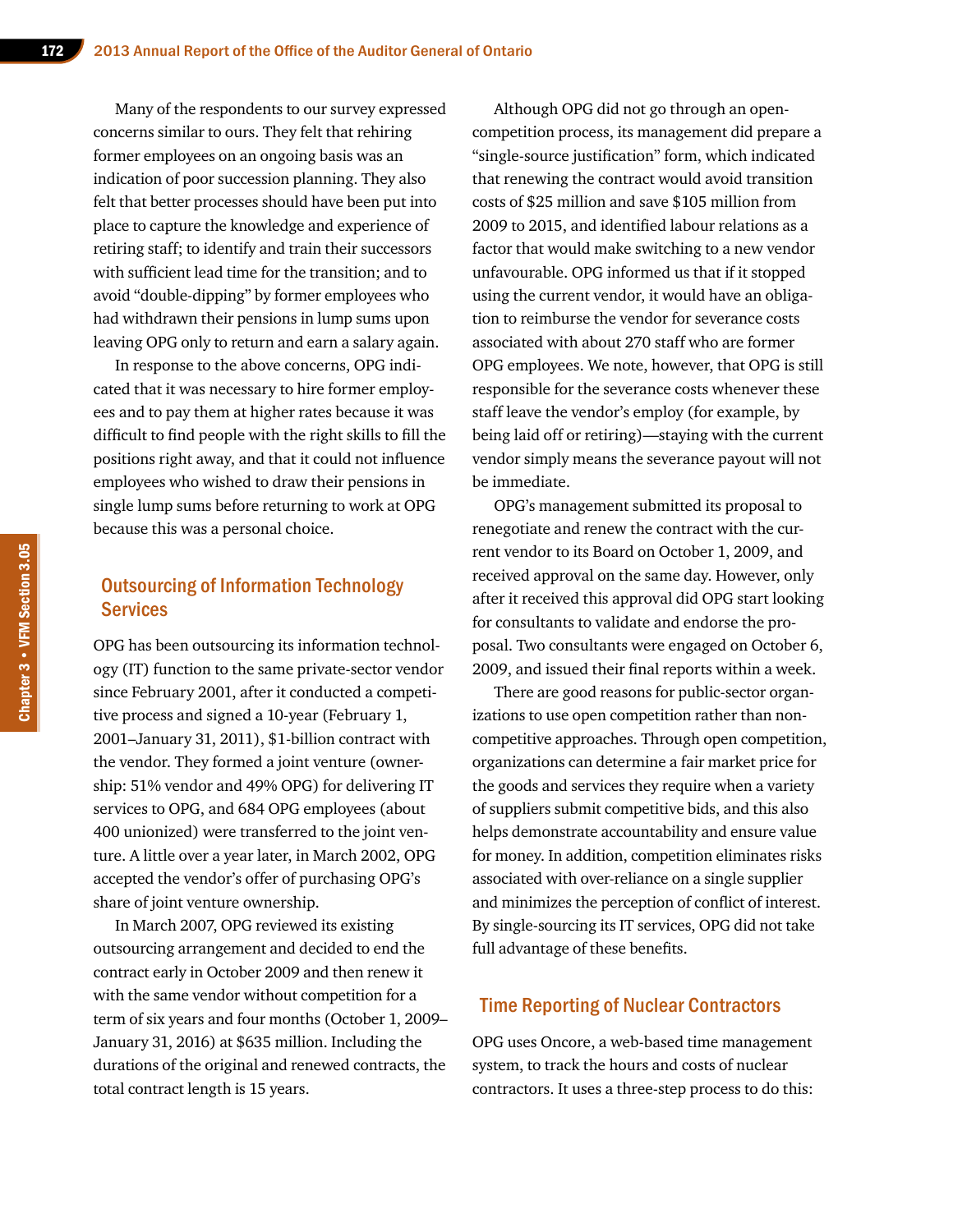1) Each vendor has "contractor time entry supervisors" who input contractors' paper timesheets into Oncore; 2) OPG "contract administrators" verify and approve the timesheets in Oncore; 3) OPG "contract owners" give final approval on the timesheets, which are then consolidated into an invoice to be automatically paid by OPG.

Oncore processed the hours reported by about 1,200 contractors in 2011 and 2,200 in 2012, with associated labour costs of about \$56 million in 2011 and \$88 million in 2012. Overtime pay has accounted for a significant percentage of the labour costs for contractors supplied by several large vendors, ranging from 19% to 43%. OPG indicated that overtime was often a result of outages and emergent (unplanned or unscheduled) work.

We selected a sample of contractors and reviewed their hours in Oncore for one week in 2012. The cost of labour for each contractor was high, ranging from about \$8,000 to \$12,000 per week. We noted that the hours in Oncore had not always been reconciled with supporting documents, which could lead to inaccurate time inputs and overpayment to vendors. In 2010, OPG's Internal Audit department identified a similar issue, which it ranked as high risk and flagged for "prompt management attention." However, we found that OPG has not fully addressed this issue:

- In 2010, Internal Audit recommended "more detailed information in the contract logbooks, including the start and end times of work activities, the contractor supervisors' names and titles, the applicable work orders and the contractor workers' names. This information should be reconciled to the time submitted in Oncore." We noted that the logbooks often did not contain these details. OPG informed us that the recommendation was never implemented and it had no standard practice for logging contractor activities.
- In 2011, in response to a 2010 Internal Audit recommendation, OPG implemented a system called "Job Clock" to track contractor attendance and time spent on site. The

recommendation noted, "[T]his system has the capability to generate Job Clock reports that can be used by contract administrators to reconcile time entered into Oncore prior to approval." However, we found that contract administrators often did not do so. We reviewed about 2,600 hours reported by contractors at sites where Job Clock was in place and found that about half of them were not supported by Job Clock reports.

• Overtime hours reported in Oncore were often not supported with documentation showing requests and approvals. OPG contract administrators told us that they either could not locate the documents or had approved the overtime verbally. OPG also informed us it had no standard method for documenting approval of overtime.

# RECOMMENDATION 3

To ensure that its non-regular and contract resources are used cost-efficiently, Ontario Power Generation should:

- improve its succession planning, knowledge retention and knowledge transfer processes to minimize the need to rehire retired employees for extended periods;
- conduct an open competitive process for outsourcing its information technology services before the current contract expires; and
- manage and monitor closely the hours reported by the contractors to avoid the risk of overpayment.

# ONTARIO POWER GENERATION RESPONSE

Ontario Power Generation's (OPG) contracting practices are consistent with nuclear industry practices, which address both the need for specialized skills and demographic imbalances of its workforce. Using the short-term services of existing trained and skilled workers also mitigates the need to hire a permanent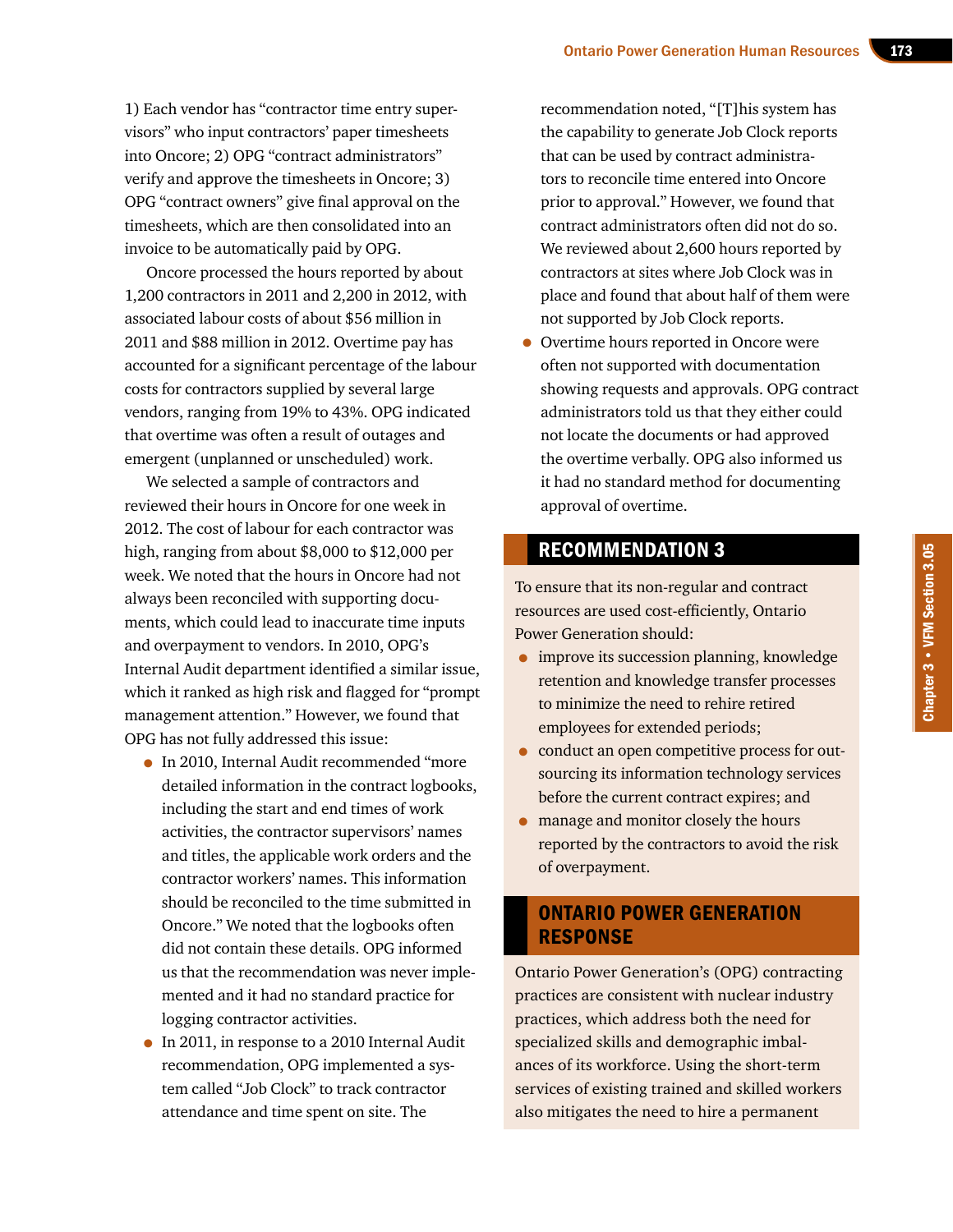workforce during periods of transition or peak work, resulting in substantial cost savings. As recommended by the Auditor General, OPG will review its practices related to rehiring retired employees.

OPG conducted a competitive process when we outsourced our information technology services in 2001. Through an assessment of alternatives initiated in 2007, and through third-party validation, we concluded that renewal under a significantly restructured contract would provide the most significant value to both OPG and ratepayers. We plan to assess all potential options before the current contract expires, including an open competitive process that is consistent with the recommendation of the Auditor General.

OPG concurs with the Auditor General on the importance of accurate contractor payments and will investigate alternatives to manage and monitor contractor hours. In 2012, we enhanced controls by implementing new contracting strategies and will be assessing further control opportunities with regard to time-tracking tools and the time-approval process.

## **OVERTIME**

In its March 2011 decision, the OEB expressed concerns about the "extensive use of overtime, particularly in the nuclear division" at OPG and said that it expected "OPG to demonstrate that it has optimized the mix of potential staffing resources." In our review of staffing records, we found that management of overtime at OPG still required significant improvement.

### Ten-year Overtime Trend

Prior to the OEB's decision, OPG's overtime costs rose steadily from \$133 million in 2003 to \$169 million in 2010, and then dropped to \$148 million in 2012. About three-quarters of OPG staff claimed overtime in each of these years, earning on average about \$15,000 each in overtime pay. The nuclear unit accounts for about 80% of OPG's annual overtime costs; about half of these were related to planned outages at nuclear facilities, particularly Pickering.

OPG's overtime cost percentage (overtime costs divided by base salary) dropped from 16.2% in 2008 to 13% in 2011, but was slightly higher than the averages (14.3% in 2008 and 12.1% in 2011) of large utility companies in the U.S. According to OPG, planned outages have been the main driver of its overtime costs because its outage periods are generally much longer than those of its U.S. counterparts due to technical differences and different inspection requirements.

Although OPG's overtime costs have been decreasing in recent years, its number of high overtime earners has increased significantly. Over the last 10 years, the number of OPG employees who earned more than \$50,000 in overtime pay has doubled, from about 260 in 2003 to 520 in 2012. The number of staff who earned more than \$100,000 in overtime pay has also grown considerably—in 2003 there was only one such employee, but by 2012 there were 33.

### Management of Overtime

OPG informed us that all overtime must be preapproved by a supervisor, who has the discretion to do so as long as his or her overtime budget has not been exceeded. We looked at a sample of employees with high overtime pay and noted that 20% of them had no supporting documents for overtime pre-approvals. We also noted that about one-third of the departments covered in our sample had exceeded their overtime budgets every year since 2009. In addition, each department used different methods of pre-approving overtime—some departments required paper overtime request forms to be submitted and approved before any overtime hours could be worked, but in most departments verbal approvals were sufficient.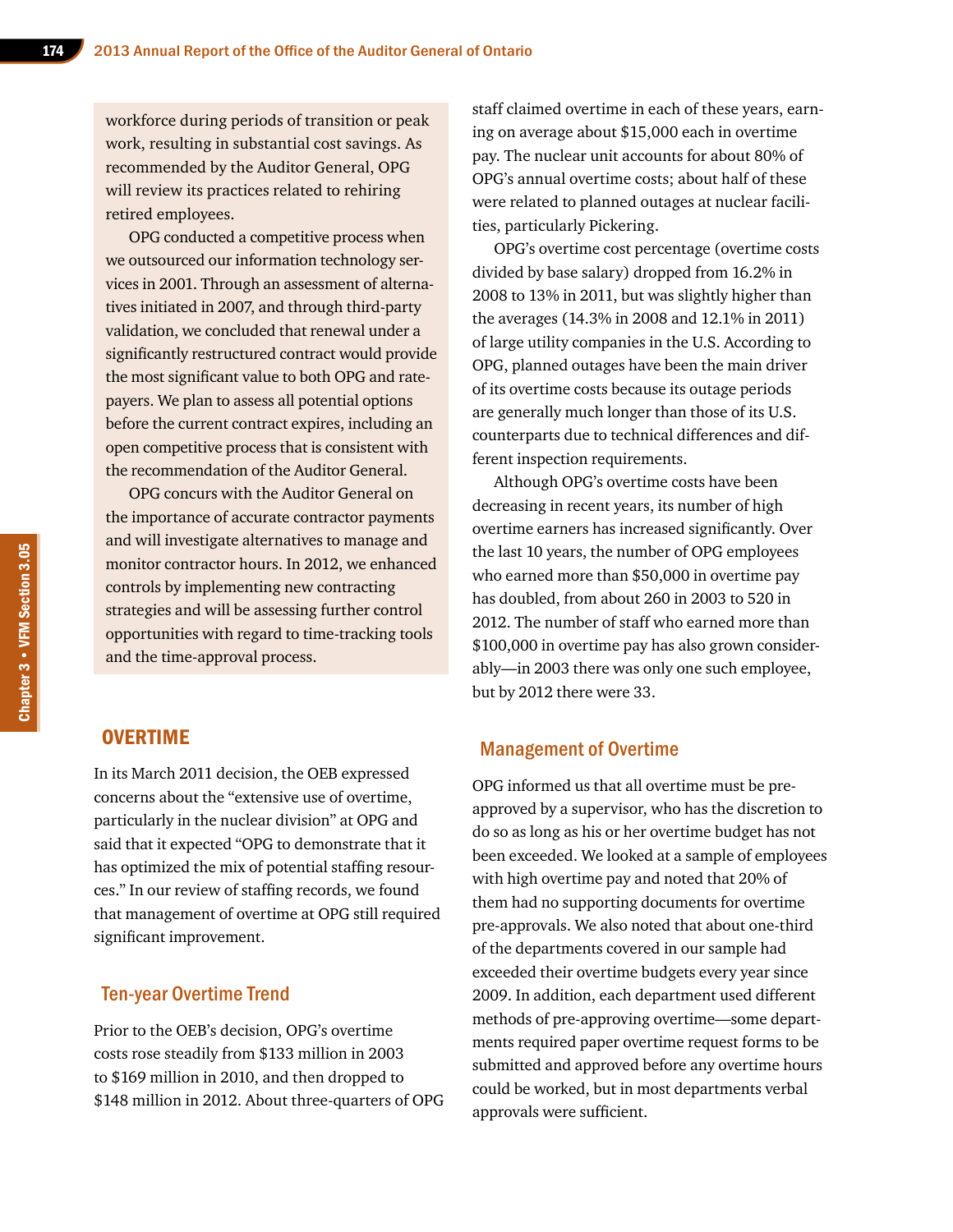We performed an analysis of overtime pay and noted that OPG could improve its deployment of staff, especially for inspection and maintenance (I&M) technicians, who conduct regular inspections and work on outages at nuclear stations. In our review of payroll data, we noted that I&M technicians consistently earned high overtime each year. For example, in 2012 the average overtime pay for OPG's 180 I&M technicians was more than \$66,000 each, representing more than half of their annual base salaries.

OPG acknowledged that planned outages have resulted in high overtime pay, especially for I&M technicians who are regular daytime employees but who are placed on schedules different from their normal hours during outages. Every hour they work that is not one of their normal working hours is considered overtime—even if they work none of their normal hours. Their compensation for those hours is one-and-a-half to twice their basic pay, depending on the days and times they worked. For example, we noted that the highest overtime earner at OPG in 2012 received \$211,000 in overtime pay, but his annual base salary had been reduced from \$135,000 to \$58,000 because when he was put on an outage schedule he no longer followed his normal schedule. His normal base hours therefore showed up as unpaid leaves and all the hours he worked outside his normal schedule were paid at the overtime rate.

The collective agreement stipulates that OPG is responsible for preparing and administering outage schedules. According to OPG, there were about four or five planned outages each year at Pickering and it developed outage plans two years in advance to calculate the number of months each year in which I&M technicians would be required to provide 24/7 coverage.

Many of the respondents to our survey felt that the most common contributor to inappropriate and inefficient uses of overtime was poor planning and scheduling. They also felt that outages could have been planned better by moving around shift schedules instead of using overtime, and that unionized

staff sometimes treated overtime as an avenue to increase their pay.

# RECOMMENDATION 4

To ensure that overtime hours and costs are minimized and monitored, Ontario Power Generation should:

- decrease overtime costs for outages by planning outages and arranging staff schedules in a more cost-beneficial way; and
- review other ways to minimize overtime.

# ONTARIO POWER GENERATION RESPONSE

Nuclear outages are extremely complex projects that are planned and resourced two years in advance. The scope of work may be affected by emerging issues, unforeseen equipment conditions and changes in regulatory requirements. The majority of overtime costs are associated with activities relating to these outages. Ontario Power Generation (OPG) continuously balances the use of overtime versus contractors and considers the related amount of lost generation and revenue caused by extending the duration of the outage. Our overtime cost percentage is comparable to large utility companies in the United States.

OPG will conduct a cost-benefit analysis to explore various ways, including scheduling and hiring staff and/or contractors, to minimize overtime cost.

# ABSENTEEISM Sick Leave Trend

OPG's sick leave plans are relatively generous compared to those of the Ontario Public Service (see Figure 11). In particular, unionized staff who began working for OPG before 2001 are entitled not only to carry over unused sick days from one year to the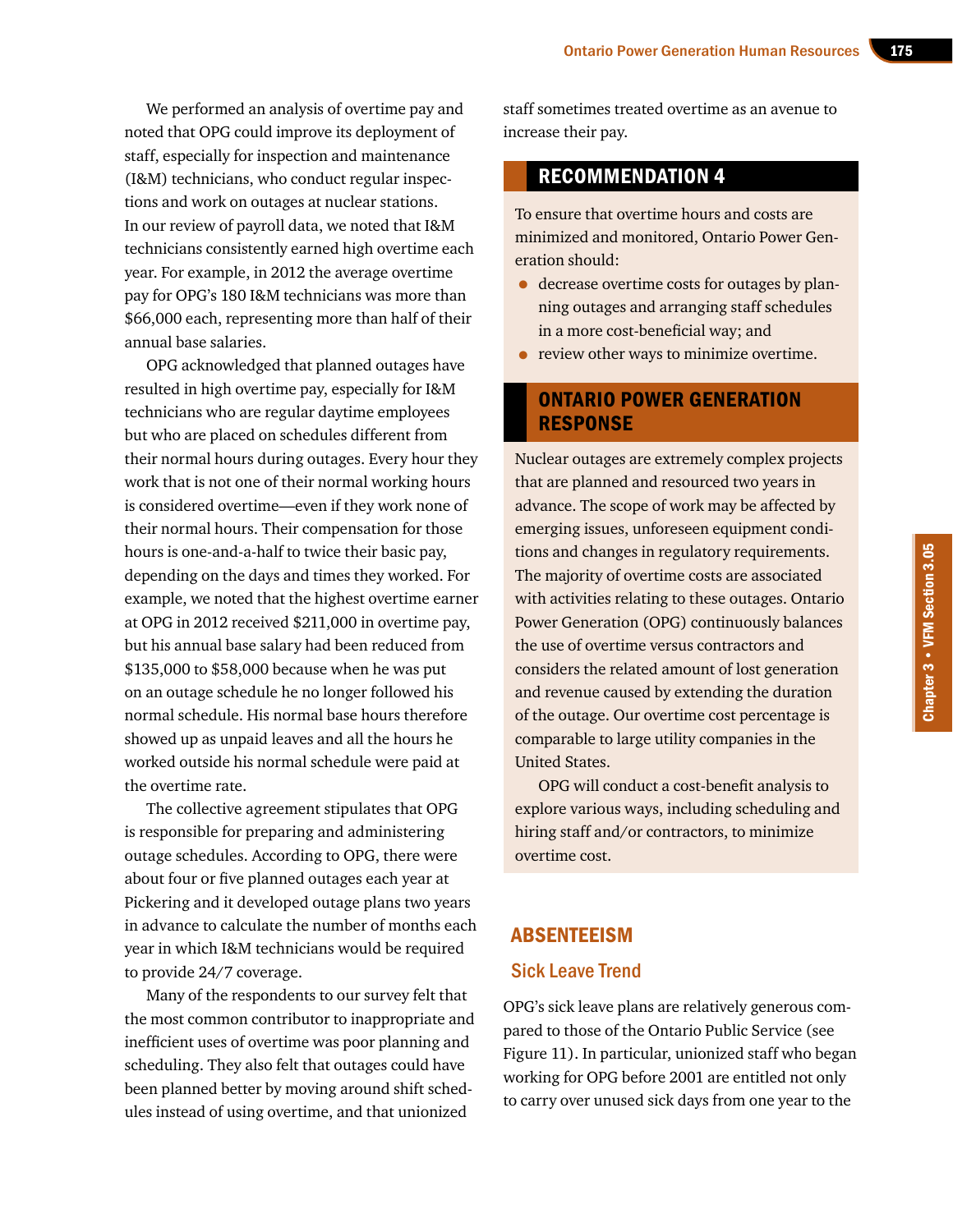next, but also to restore their used sick days every five years. For example, an employee who took four sick days in Year 1 will receive these four sick day credits back after five years of service in addition to the normal number of sick leave credits he or she is entitled to for the year. As of December 31, 2012, about 5,200 employees—or almost half of OPG's staff—were still under the old plan. On average, each of them has restored and accumulated 162 sick leave credits with full pay and 191 sick leave credits with 75% pay. Unused credits are not paid out on termination or retirement.

The average number of sick days taken per OPG employee, including both short-term absences and major medical absences, has gone up 14% (from 9.2 days in 2003 to 10.5 days in 2012). Direct costs associated with sick days have grown significantly, by 41% (from \$29 million in 2003 to \$41 million in 2012). OPG informed us that sick days and their associated costs have gone up because of the 12-hour shift arrangement that is followed by most of OPG's nuclear staff—if a 12-hour shift worker misses a shift because of illness, it is counted as 1.5 sick days. Compared to other sectors, the average number of sick days taken per employee at OPG was fewer than the public sector's 12.9 days but

more than both the private (8.2 days) and utility (7.3 days) sectors.

### Management of Sick Leave

We noted that some of OPG's key sick leave management programs were not being used as effectively as they could be. While we noted no abuses of sick leave credits in our sample testing, a significant accumulation of sick leave credits is possible, leading to a higher risk of abuse if these programs are not used effectively.

The Short-Term Absence Management Program is in place to identify the medical reasons for an employee's absence pattern. Supervisors are expected to regularly examine their staff's attendance records; if an employee's sick leave usage is above the business unit's standard, they are to meet with the employee to discuss the right course of action and document the outcomes. We reviewed the files of a sample of employees whose sick leaves were above the business unit average from 2009 to 2012 and found no documents indicating whether their supervisors had met with them and what the outcomes had been. OPG explained that it had no formal requirements

#### Figure 11: Sick Leave Plans at OPG vs. Ontario Public Service (OPS)

Sources of data: Ontario Power Generation, Ministry of Government Services

|                                                           |            | <b>OPG</b>                                            |                                |                  |  |  |  |
|-----------------------------------------------------------|------------|-------------------------------------------------------|--------------------------------|------------------|--|--|--|
|                                                           |            | <b>Unionized Staff</b>                                |                                |                  |  |  |  |
|                                                           |            | <b>Old Plan</b>                                       | <b>New Plan</b>                | Non-unionized    |  |  |  |
|                                                           | <b>OPS</b> | (Staff hired before 2001)                             | (Staff hired in or after 2001) | <b>Staff</b>     |  |  |  |
| Annual entitlement (100% pay)                             | 6 days     | 8 days                                                | 8 days                         | 130 days         |  |  |  |
| Annual entitlement (75%)                                  | 6 months   | 15 days                                               | 6 months                       | No.              |  |  |  |
| Accumulation of unused sick days<br>$(100\% \text{ pay})$ | <b>No</b>  | Indefinitely with no $limit1$                         | Indefinitely with no $limit1$  | No.              |  |  |  |
| Accumulation of unused sick days<br>(75% pay)             | <b>No</b>  | Indefinitely with<br>a limit of 200 days <sup>1</sup> | N <sub>0</sub>                 | No               |  |  |  |
| Restoration of used sick days                             | No         | Yes <sup>2</sup>                                      | <b>No</b>                      | Yes <sup>3</sup> |  |  |  |

1. Unused sick day credits are not paid out on termination or retirement.

2. After five years of service, sick day credits used in the first year are restored. From the sixth through fourteenth years, sick day credits used in the five previous years are restored. On the fifteenth year, sick day credits used before the second-last year of service are restored. After that, sick day credits used in the second-last year are restored annually. Unused sick day credits are not paid out on termination or retirement.

3. After one month back to work, the number of sick day credits will increase back to 130 days.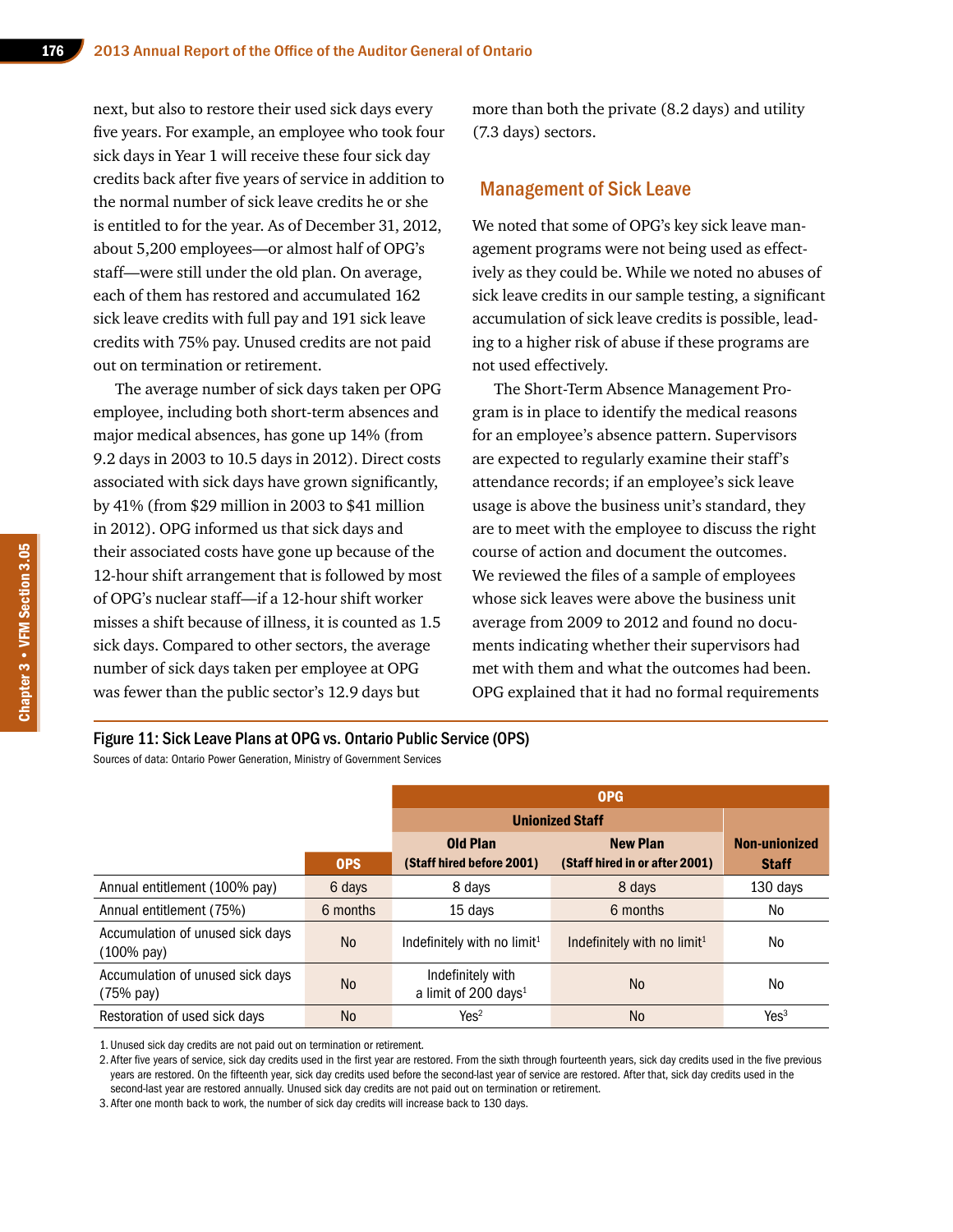for this documentation to be retained as official records. After we completed our audit fieldwork, OPG informed us that it was implementing a new program with more stringent requirements.

OPG's Disability Management Program is in place to ensure that employees are fit to do their job after longer periods of sick leave (four or more consecutive days for PWU staff and five or more for Society and non-unionized staff). Supervisors are expected to notify OPG's staff nurse about the absences and employees must submit a Medical Absence Report completed by a physician within 14 days of their first day off sick. We reviewed the files of a sample of employees with longer sick leave absences since 2010 and noted that 55% of the employees in our sample should have filed Medical Absence Reports, but almost half of them had not done so on at least one occasion. OPG informed us that the requirement might be waived for recurrent absences caused by chronic disease.

OPG has an automated employee absence calendar to help managers identify unusual sick leave patterns. However, more than half of the respondents to our survey said they were not aware of the calendar or did not use it, and another quarter of them said they used the calendar only infrequently (annually or quarterly). OPG informed us that some managers used the calendar more frequently than others, depending on the types of absences and the size of the department or group.

# RECOMMENDATION 5

To minimize the cost of sick leaves and avoid potential misuses or abuses of sick leave entitlements, Ontario Power Generation should:

- review its sick leave plan for staff who joined prior to 2001; and
- monitor the results of sick leave management programs to identify and manage unusual sick leave patterns.

# ONTARIO POWER GENERATION RESPONSE

Ontario Power Generation (OPG) is committed to having a healthy and productive workforce while minimizing sick leave costs. The average number of days lost through short-term absences in 2012 was approximately five days per employee, excluding major medical absences. As recommended by the Auditor General, OPG will review its sick leave plans and assess the costs and benefits of any changes that are required through collective bargaining. OPG will continue the Business Transformation efforts already under way to minimize the costs associated with sick leave by proactively supporting employees in improving and maintaining their health, while implementing processes and tools such as the automated employee absence calendar to assist managers in effectively managing sick leave issues.

# STAFF TRAINING

In 2012, OPG centralized its staff training into a single business unit called Learning and Development (L&D). Before then, staff training had been managed separately by each functional area: nuclear, hydro/thermal and corporate support. At the time of our audit, OPG had about 290 L&D employees and its training costs for 2012 were \$127 million. About half of this amount was for developing training materials, delivering courses, paying trainers, managing training records, administering tests, and maintaining training simulators and equipment; the other half was for paying workers' salaries while they attended training.

# Nuclear Training

OPG provides training to about 7,000 nuclear staff at two learning centres, Pickering and Darlington. OPG's Nuclear Oversight and Performance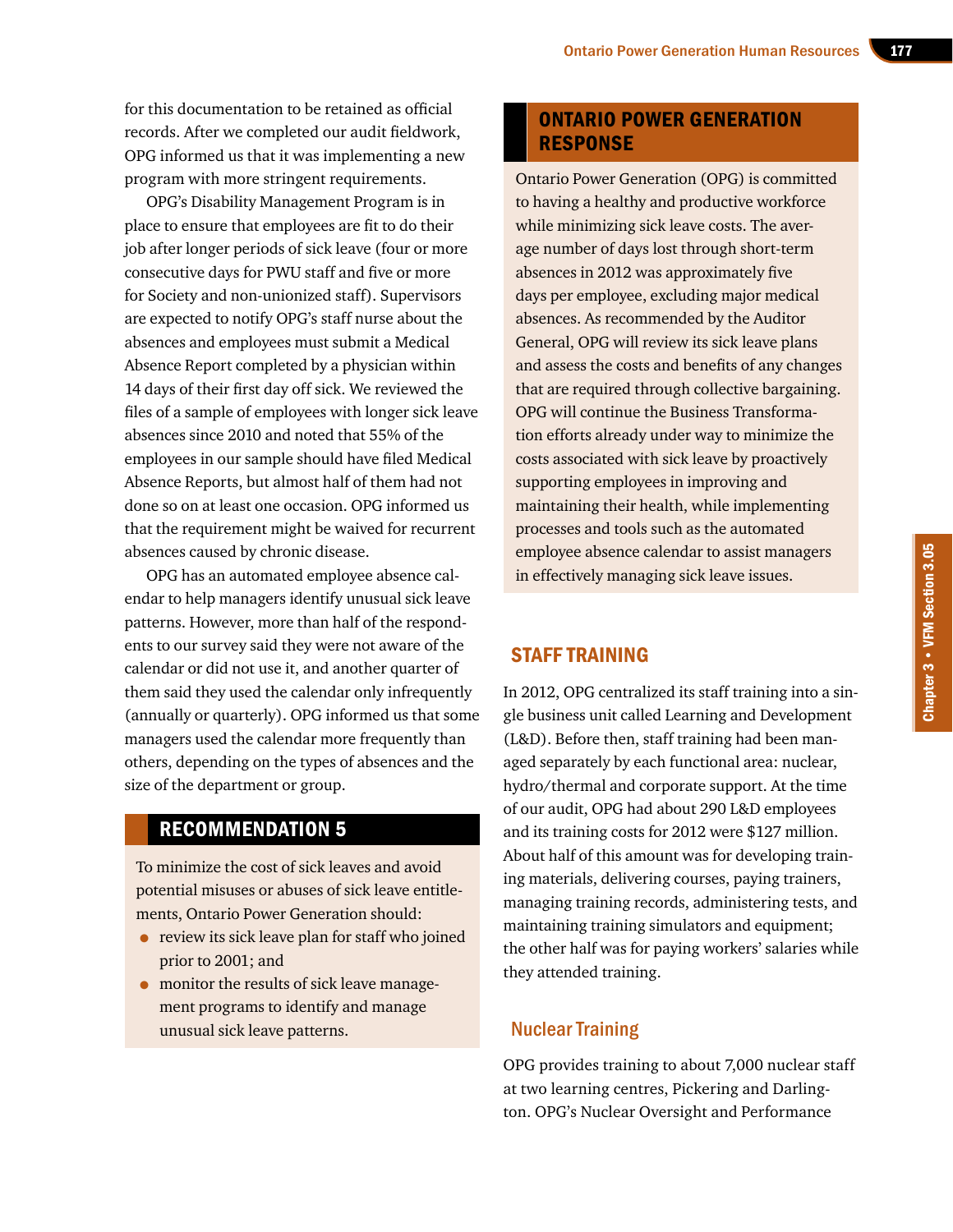Improvement Department oversees the training along with two external organizations, the Canadian Nuclear Safety Commission (CNSC) and the World Association of Nuclear Operators (WANO), who both routinely send out inspection teams to review OPG's nuclear training programs. Both internal and external reviews help OPG's management identify areas for improvement and report on whether OPG's nuclear training programs adhere to applicable standards and requirements.

The majority of OPG's nuclear staff are nuclear operators who fall into two main categories: nonlicensed operators (NLOs) and authorized nuclear operators (ANOs). NLO candidates must undergo a 24-month training period. To become an ANO, a candidate must be a fully qualified NLO for at least one year and then complete a 36-month training period. At the time of our audit, OPG had about 950 NLOs and 160 ANOs. The minimum education required to become a nuclear operator in Ontario is completion of Grade 12 with university-preparation course credits in math, physics and chemistry. Accordingly, the training that OPG provides is necessary to ensure that nuclear operators are sufficiently prepared for the job. In 2012, the average annual earnings at OPG for NLOs and ANOs were \$112,000 and \$207,000, respectively.

To identify best practices and opportunities for improvement, OPG benchmarked its NLO and ANO training programs against those at the Pilgrim Nuclear Station in Massachusetts (Pilgrim) in September 2012. OPG informed us that it has prepared improvement plans to address the following issues identified in the benchmarking study:

- OPG's NLO training program was not wellstructured, class sizes were larger and training material was not as comprehensive.
- OPG's NLO trainers had varying levels of qualifications, experience and ability.
- OPG's NLO trainees generally lacked handson experience in any industry and lacked discipline.
- OPG's ANO training program was lengthy (32 months versus 16 months at Pilgrim),

which OPG believed was preventing it from attracting good candidates.

• The completion rate for the ANO training program at OPG has been around 56%, which was below both its own workforce planning goal (70%) and Pilgrim's completion rate (75% ). We noted some additional areas to address in

our review of OPG's nuclear training:

- Only one of OPG's 19 NLO trainers was a Supervisory Nuclear Operator, considered by OPG to be the ideal position for an NLO trainer. Two other trainers had worked as nuclear operators for only one year.
- An ANO can go through additional training to become a Control Room Shift Supervisor (CRSS). The completion rates for CRSS training programs in 2012 at Darlington and Pickering were 0% and 57%, lower than the industry completion rate of 60–65%. OPG informed us that the length of the CRSS training program (32 months) has contributed to low completion rates.

# Hydro/Thermal Training

OPG delivers training to about 2,000 hydro/thermal staff at the Etobicoke learning centre and at hydro and thermal stations across Ontario. Unlike the nuclear sector, there is no regulatory oversight of hydro/thermal training, and OPG's training in this area has never been evaluated by itself or third parties. We identified the following issues related to staff training requirements and course attendance in our review of hydro/thermal training:

- In 2012, 30% of the courses OPG requires had not been completed. OPG informed us that even if a training course was recorded as required in the database, supervisors might not send their staff to training if they felt there was no immediate need for them to learn a specific skill set.
- In June 2010, OPG's Hydro/Thermal Training Decision Making Committee raised a concern about last-minute cancellations of scheduled